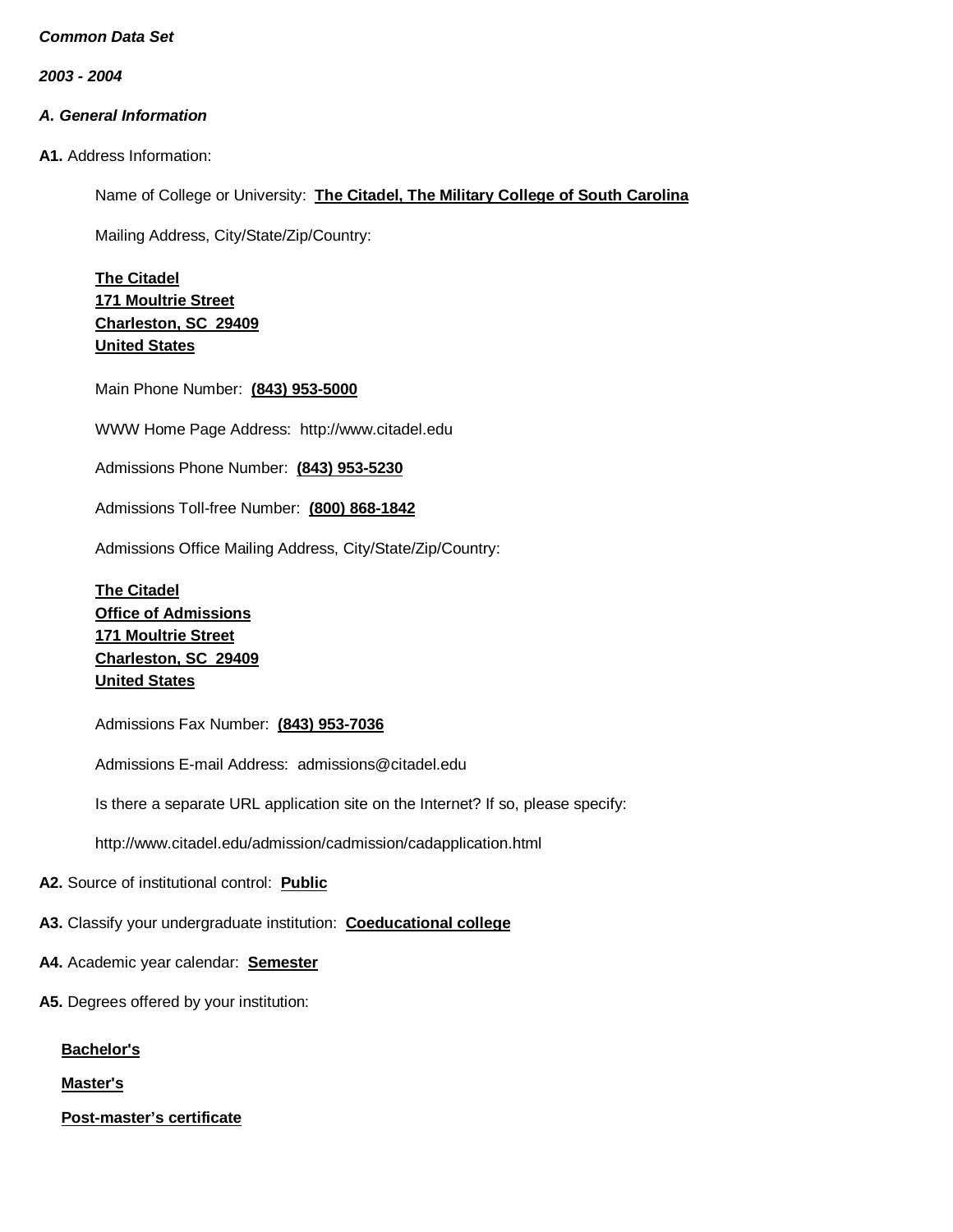# *B. Enrollment and Persistence*

**B1.** Institutional Enrollment Men and Women: Provide numbers of students for each of the following categories as of the institution's official fall reporting date or as of October 15, 2003.

|                                                        |                | <b>FULL-TIME</b> | <b>PART-TIME</b> |             |
|--------------------------------------------------------|----------------|------------------|------------------|-------------|
|                                                        | Men            | Women            | Men              | Women       |
| <b>Undergraduates</b>                                  |                |                  |                  |             |
| Degree-seeking, first-time freshmen                    | 519            | 34               | $\mathbf 0$      | $\mathbf 0$ |
| Other first-year, degree-seeking                       | 65             | 5                | 3                | 0           |
| All other degree-seeking                               | 1,336          | 78               | 53               | 4           |
| Total degree-seeking                                   | 1,920          | 117              | 56               | 4           |
| All other undergraduates enrolled in<br>credit courses | $\mathbf 0$    | $\mathbf 0$      | $\overline{7}$   | 46          |
| <b>Total undergraduates</b>                            | 1,920          | 117              | 63               | 50          |
| <b>First-professional</b>                              |                |                  |                  |             |
| First-time, first-professional students                | $\overline{0}$ | $\overline{0}$   | $\mathbf 0$      | $\mathbf 0$ |
| All other first-professionals                          | $\overline{0}$ | 0                | $\mathbf 0$      | 0           |
| <b>Total first-professional</b>                        | $\mathbf 0$    | $\mathbf 0$      | $\mathbf 0$      | 0           |
| Graduate                                               |                |                  |                  |             |
| Degree-seeking, first-time                             | 25             | 33               | 66               | 54          |
| All other degree-seeking                               | 36             | 79               | 210              | 300         |
| All other graduates enrolled in credit<br>courses      | 2              | 6                | 125              | 609         |
| <b>Total graduate</b>                                  | 63             | 118              | 401              | 963         |

Total all undergraduates: **2,150**

Total all graduate and professional students: **1,545**

GRAND TOTAL ALL STUDENTS: **3,695**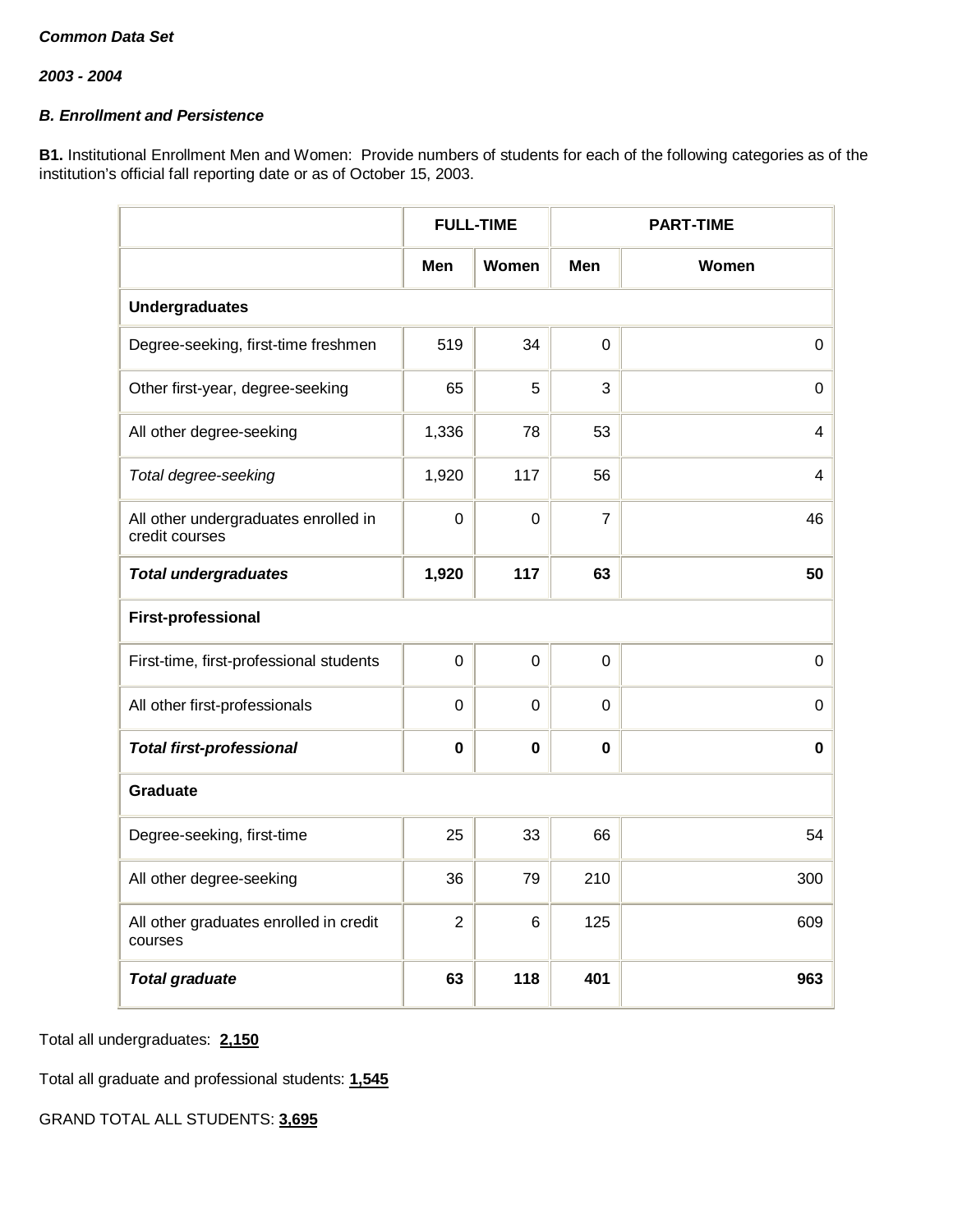### *2003 - 2004*

**B2.** Enrollment by Racial/Ethnic Category: Provide numbers of undergraduate students for each of the following categories as of the institution's official fall reporting date or as of October 15, 2003.

|                                   | <b>Degree-seeking First-</b><br>time First year | Degree-seeking<br><b>Undergraduates</b> | <b>Total Undergraduates</b> |
|-----------------------------------|-------------------------------------------------|-----------------------------------------|-----------------------------|
| Nonresident aliens                | 6                                               | 51                                      | 51                          |
| Black, non-Hispanic               | 59                                              | 171                                     | 181                         |
| American Indian or Alaskan Native |                                                 | 5                                       | 5                           |
| Asian or Pacific Islander         | $\overline{7}$                                  | 56                                      | 57                          |
| Hispanic                          | 15                                              | 88                                      | 90                          |
| White, non-Hispanic               | 465                                             | 1,726                                   | 1,766                       |
| Race/ethnicity unknown            | 0                                               | 0                                       | 0                           |
| <b>Total</b>                      | 553                                             | 2,097                                   | 2,150                       |

## **Persistence**

**B3.** Number of degrees awarded by your institution from July 1, 2002, to June 30, 2003:

Bachelor's degrees: **416**

Master's degrees: **239**

Post-master's certificates: **27**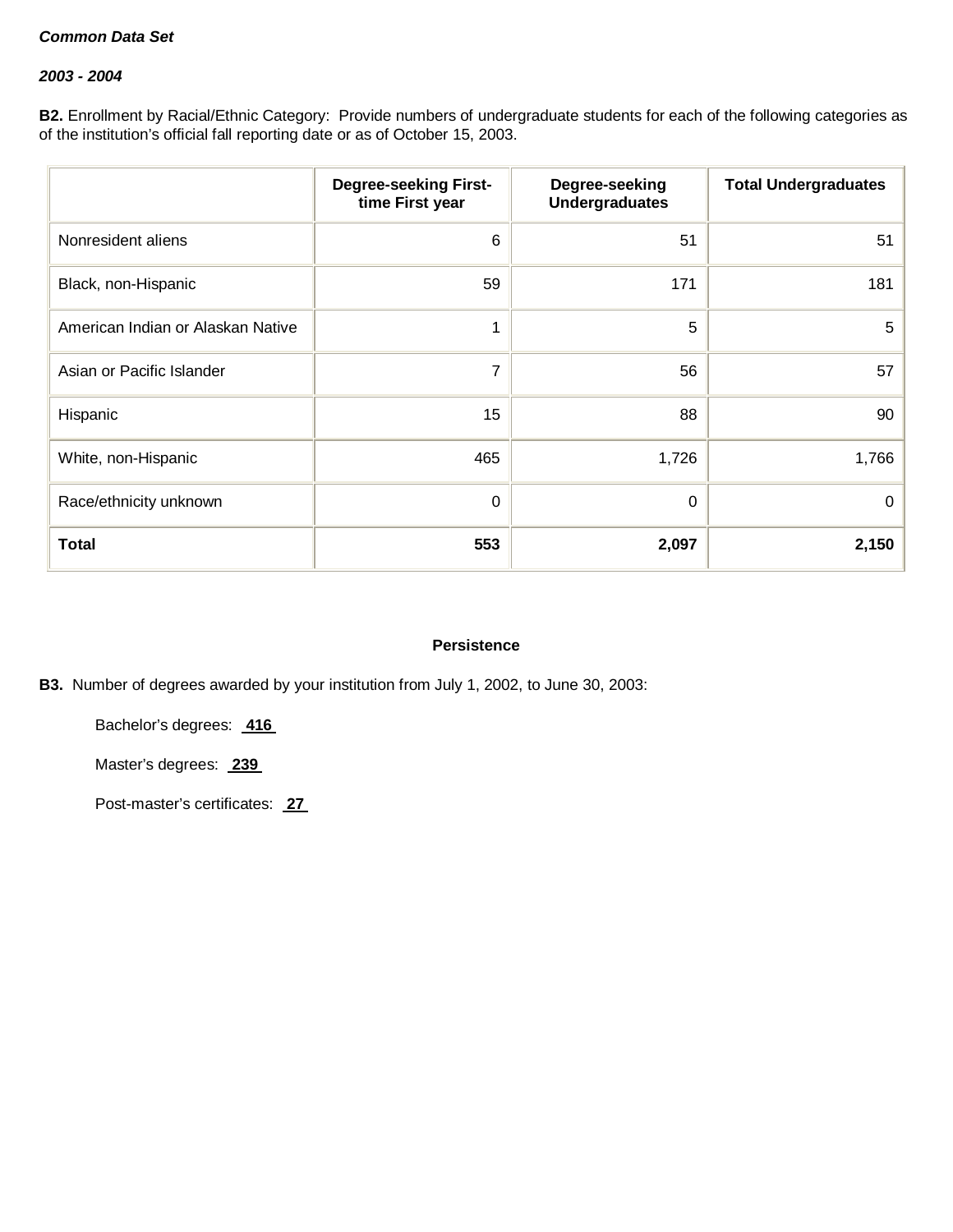#### **Graduation Rates**

The items in this section correspond to data elements formerly collected by IPEDS or currently collected by the IPEDS Webbased Data Collection System's Graduation Rate Survey (GRS). For complete instructions and definitions of data elements, see the IPEDS GRS instructions and glossary on the 2003 Web-based survey.

### **For Bachelor's or Equivalent Programs**

Report for the cohort of full-time first-time bachelor's (or equivalent) degree-seeking undergraduate students who entered in fall 1997. Include in the cohort those who entered your institution during the summer term preceding fall 1997.

**B4.** Initial 1997 cohort of first-time, full-time bachelor's (or equivalent) degree-seeking undergraduate students; total all students: **441**

**B5.** Of the initial 1997 cohort, how many did not persist and did not graduate for the following reasons: deceased, permanently disabled, armed forces, foreign aid service of the federal government, or official church missions; total allowable exclusions: **3**

**B6.** Final 1997 cohort, after adjusting for allowable exclusions: **438** (Subtract question B5 from question B4)

**B7.** Of the initial 1997 cohort, how many completed the program in four years or less (by August 31, 2000): **273**

**B8.** Of the initial 1997 cohort, how many completed the program in more than four years but in five years or less (after August 31, 2001 and by August 31, 2002): **35**

**B9.** Of the initial 1997 cohort, how many completed the program in more than five years but in six years or less (after August 31, 2002 and by August 31, 2003): **7**

**B10**. Total graduating within six years (sum of questions B7, B8, and B9): **315**

**B11.** Six-year graduation rate for 1997 cohort (question B10 divided by question B6): **71.9 %**

#### **Retention Rates**

Report for the cohort of all full-time, first-time bachelor's (or equivalent) degree-seeking undergraduate students who entered in fall 2002 (or the preceding summer term). The initial cohort may be adjusted for students who departed for the following reasons: deceased, permanently disabled, armed forces, foreign aid service of the federal government or official church missions. No other adjustments to the initial cohort should be made.

**B22.** For the cohort of all full-time bachelor's (or equivalent) degree-seeking undergraduate students who entered your institution as freshmen in fall 2002 (or the preceding summer term), what percentage was enrolled at your institution as of the date your institution calculates its official enrollment in fall 2003? **77.5 %**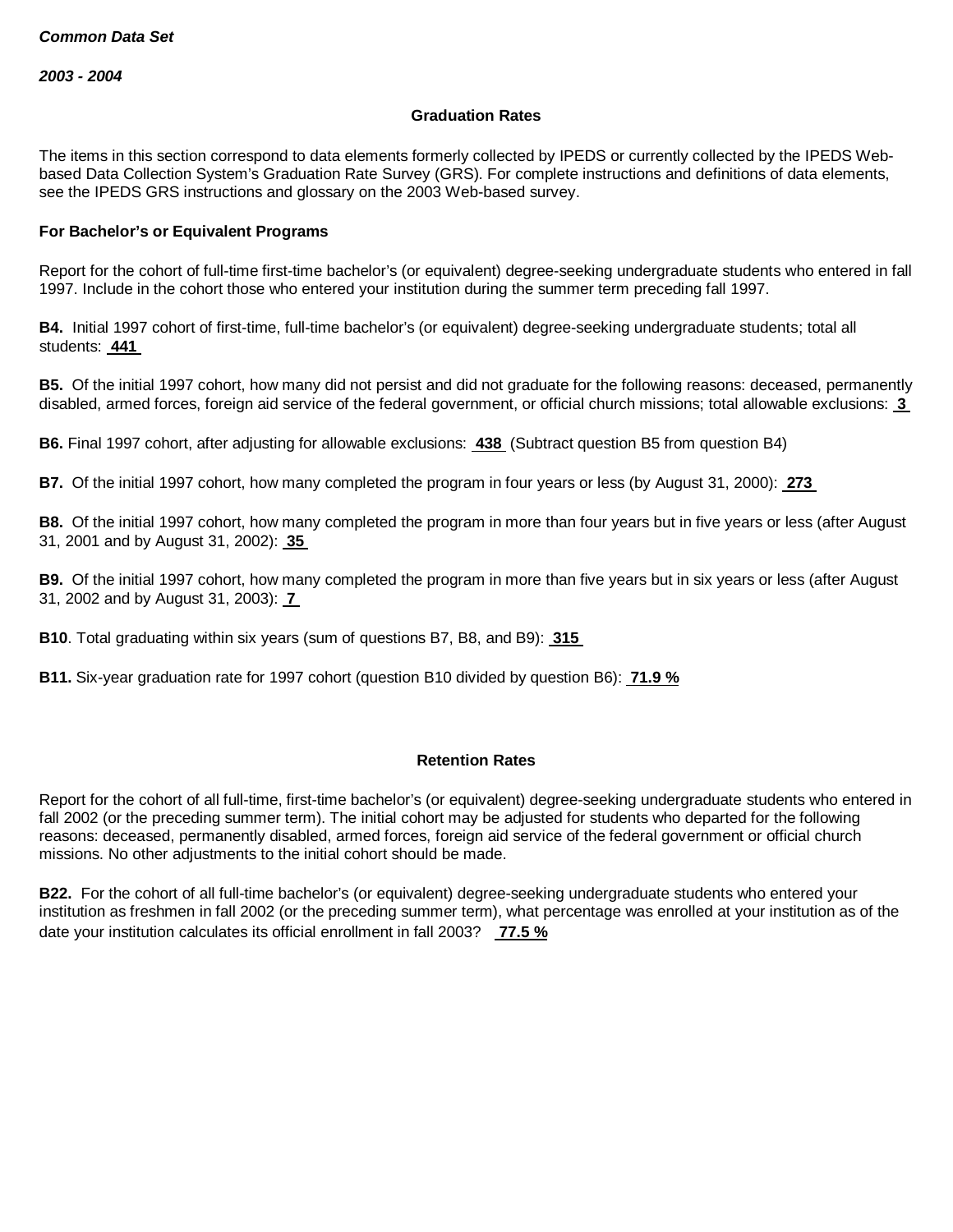# *C. First-Time, First-Year (Freshman) Admission*

### **Applications**

**C1.** First-time, first-year (freshman) students**:** Provide the number of degree-seeking, first-time, first-year students who applied, were admitted, and enrolled (full- or part-time) in fall 2003. Include early decision, early action, and students who began studies during summer in this cohort. Applicants should include only those students who fulfilled the requirements for consideration for admission (i.e., who completed actionable applications) and who have been notified of one of the following actions: admission, nonadmission, placement on waiting list, or application withdrawn (by applicant or institution). Admitted applicants should include wait-listed students who were subsequently offered admission.

Total first-time, first-year (freshman) men who applied: **1,755**

Total first-time, first-year (freshman) women who applied: **164**

Total first-time, first-year (freshman) men who were admitted: **1176**

Total first-time, first-year (freshman) women who were admitted: **110**

Total full-time, first-time, first-year (freshman) men who enrolled: **519**

Total part-time, first-time, first-year (freshman) men who enrolled: **0**

Total full-time, first-time, first-year (freshman) women who enrolled: **34**

Total part-time, first-time, first-year (freshman) women who enrolled: **0**

**C2.** Freshman wait-listed students (students who met admission requirements but whose final admission was contingent on space availability):

Do you have a policy of placing students on a waiting list? No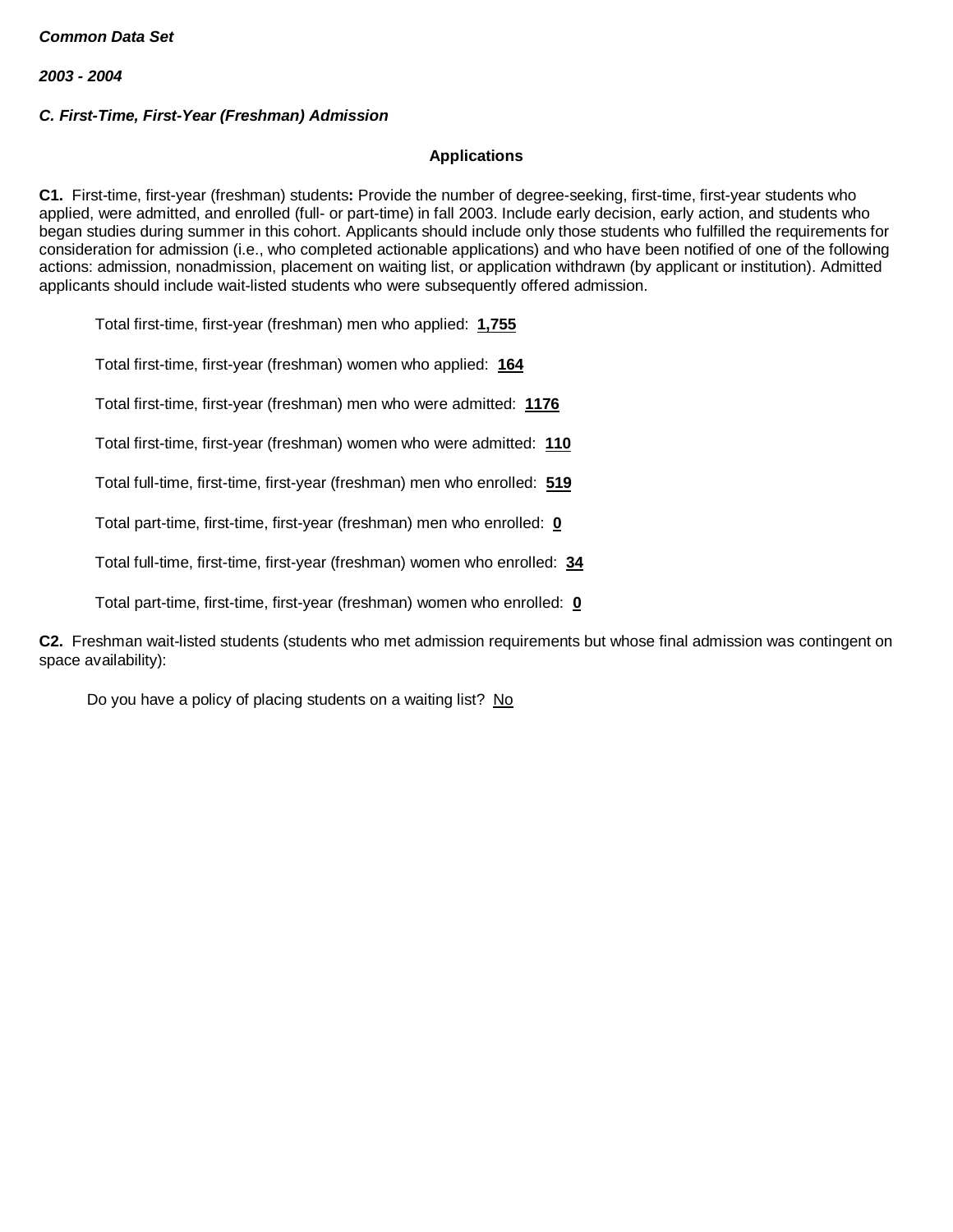### **Admission Requirements**

**C3.** High school completion requirement:

Check the appropriate box to identify your high school completion requirement for degree-seeking entering students:

### **High school diploma is required and GED is accepted**

**C4.** Does your institution require or recommend a general college-preparatory program for degree-seeking students?

#### **Require**

**C5.** Distribution of high school units required and/or recommended: Specify the distribution of academic high school course units required and/or recommended of all or most degree-seeking students using Carnegie units (one unit equals one year of study or its equivalent). If you use a different system for calculating units, please convert.

|                                  | <b>Units Required</b>   | <b>Units Recommended</b> |
|----------------------------------|-------------------------|--------------------------|
| Total academic units             | 20                      |                          |
| English                          | 4                       |                          |
| <b>Mathematics</b>               | 3                       |                          |
| Science                          | 3                       |                          |
| Of these, units that must be lab | 3                       |                          |
| Foreign language                 | $\overline{2}$          |                          |
| Social studies                   | 2                       |                          |
| History                          | 1                       |                          |
| Academic electives               | $\overline{\mathbf{4}}$ |                          |
| Other: PE or ROTC                |                         |                          |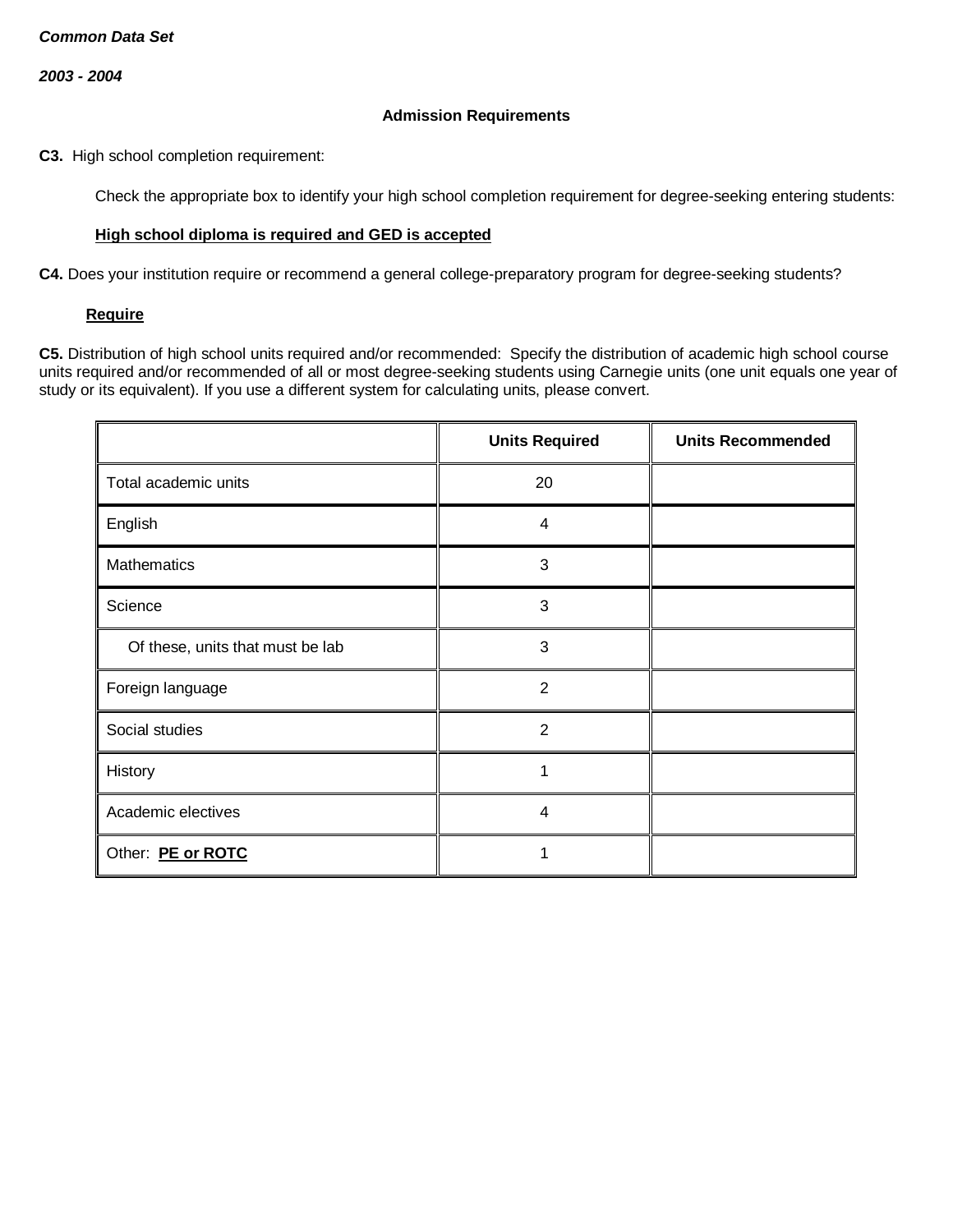# **Basis for Selection**

**C6.** Do you have an open admission policy, under which virtually all secondary school graduates or students with GED equivalency diplomas are admitted without regard to academic record, test scores, or other qualifications? **No**

**C7.** Relative importance of each of the following academic and nonacademic factors in your first-time, first-year, degreeseeking (freshman) admission decisions.

|                                  | <b>Very Important</b>     | Important                 | <b>Considered</b>         | <b>Not</b><br><b>Considered</b> |
|----------------------------------|---------------------------|---------------------------|---------------------------|---------------------------------|
| <b>Academic</b>                  |                           |                           |                           |                                 |
| Secondary school record          | $\boldsymbol{\mathsf{X}}$ |                           |                           |                                 |
| Class rank                       |                           |                           | $\boldsymbol{\mathsf{X}}$ |                                 |
| Recommendation(s)                |                           |                           |                           | $\boldsymbol{\mathsf{X}}$       |
| Standardized test scores         | $\pmb{\chi}$              |                           |                           |                                 |
| Essay                            |                           |                           |                           | $\boldsymbol{\mathsf{X}}$       |
|                                  |                           |                           |                           |                                 |
| <b>Nonacademic</b>               |                           |                           |                           |                                 |
| Interview                        |                           |                           | $\pmb{\chi}$              |                                 |
| Extracurricular activities       |                           | $\boldsymbol{\mathsf{X}}$ |                           |                                 |
| Talent/ability                   |                           | $\boldsymbol{\mathsf{X}}$ |                           |                                 |
| Character/personal qualities     |                           | $\boldsymbol{\mathsf{X}}$ |                           |                                 |
| Alumni/ae relation               |                           |                           | $\boldsymbol{\mathsf{X}}$ |                                 |
| Geographical residence           |                           |                           | $\boldsymbol{\mathsf{X}}$ |                                 |
| State residency                  |                           | $\boldsymbol{\mathsf{X}}$ |                           |                                 |
| Religious affiliation/commitment |                           |                           |                           | $\boldsymbol{\mathsf{X}}$       |
| Minority status                  |                           | $\boldsymbol{\mathsf{X}}$ |                           |                                 |
| Volunteer work                   |                           |                           | $\pmb{\chi}$              |                                 |
| Work experience                  |                           |                           |                           | $\boldsymbol{\mathsf{X}}$       |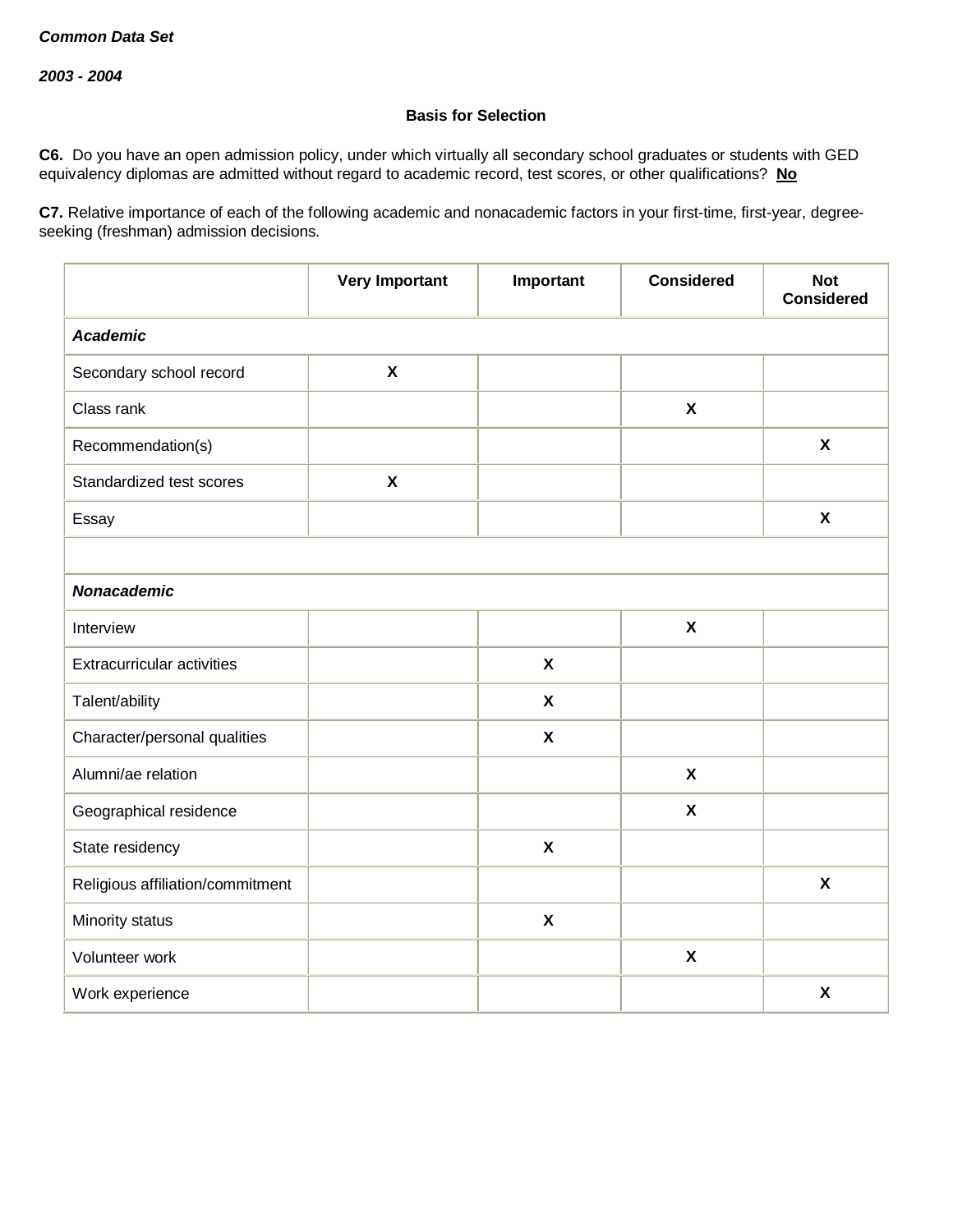*2003 - 2004*

### **SAT and ACT Policies**

### **C8.** Entrance exams:

A. Does your institution make use of SAT I, SAT II, or ACT scores in admission decisions for first-time, first-year, degree-seeking applicants? **Yes**

If yes, place check marks in the appropriate boxes below to reflect your institution's policies for use in admission.

|                               |                           |                  | <b>ADMISSION</b>                  |                                        |                 |
|-------------------------------|---------------------------|------------------|-----------------------------------|----------------------------------------|-----------------|
|                               | Require                   | <b>Recommend</b> | <b>Require for</b><br><b>Some</b> | <b>Consider If</b><br><b>Submitted</b> | <b>Not Used</b> |
| SAT I                         |                           |                  |                                   |                                        |                 |
| <b>ACT</b>                    |                           |                  |                                   |                                        |                 |
| SAT I or ACT (no preference)  |                           |                  |                                   |                                        |                 |
| SAT I or ACT--SAT I preferred | $\boldsymbol{\mathsf{X}}$ |                  |                                   |                                        |                 |
| SAT I or ACT--ACT preferred   |                           |                  |                                   |                                        |                 |
| SAT I and SAT II              |                           |                  |                                   |                                        |                 |
| SAT I and SAT II or ACT       |                           |                  |                                   |                                        |                 |
| <b>SAT II</b>                 |                           |                  |                                   |                                        |                 |

In addition, does your institution use applicants' test scores for placement or counseling?

Placement **Yes**

Counseling **No**

B. Does your institution use the SAT I or II or the ACT for placement only? **No**

C. Latest date by which SAT I or ACT scores must be received for fall-term admission: **June 1**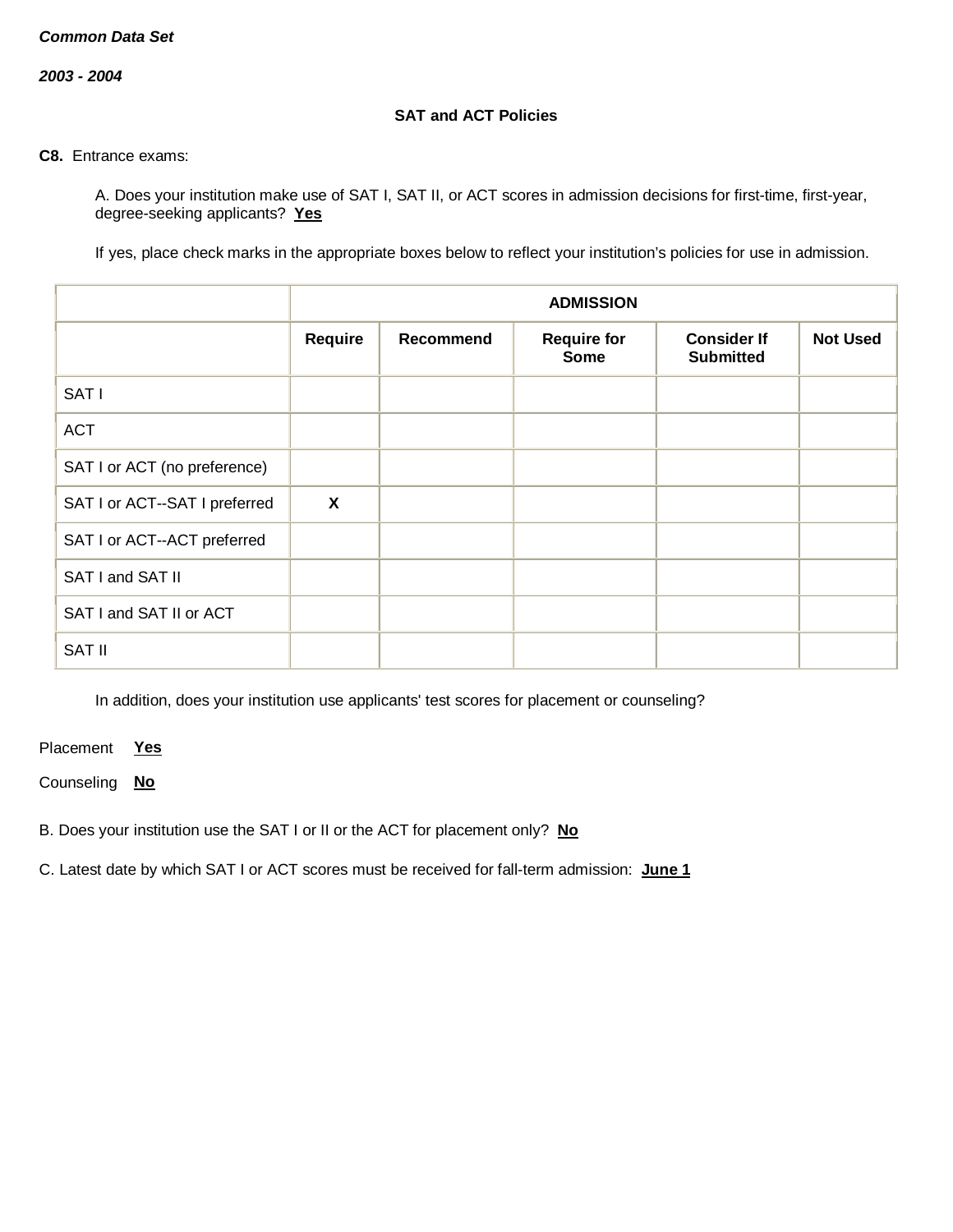## **Freshman Profile**

Provide percentages for ALL enrolled, degree-seeking, full-time and part-time, first-time, first-year (freshman) students enrolled in fall 2003, including students who began studies during summer, international students/nonresident aliens, and students admitted under special arrangements.

**C9.** Percent and number of first-time, first-year (freshman) students enrolled in fall 2003 who submitted national standardized (SAT/ACT) test scores:

Include information for ALL enrolled, degree-seeking, first-time, first-year (freshman) students who submitted test scores. Do not include partial test scores (e.g., mathematics scores but not verbal for a category of students) or combine other standardized test results (such as TOEFL) in this item. SAT scores should be recentered scores. The 25th percentile is the score that 25 percent scored at or below; the 75th percentile score is the one that 25 percent scored at or above.

Percent submitting SAT scores: **83.5%** Number submitting SAT scores: **462**

Percent submitting ACT scores: **15.9%** Number submitting ACT scores: **88**

|                      | 25th Percentile | <b>75th Percentile</b> |
|----------------------|-----------------|------------------------|
| <b>SAT I Verbal</b>  | 500             | 600                    |
| SAT I Math           | 503             | 610                    |
| <b>ACT Composite</b> | 20              | 25                     |
| <b>ACT English</b>   |                 |                        |
| <b>ACT Math</b>      |                 |                        |

Percent of first-time, first-year (freshman) students with scores in each range:

|         | <b>SAT I Verbal</b> | <b>SAT I Math</b> |
|---------|---------------------|-------------------|
| 700-800 | 3.2%                | 2.6%              |
| 600-699 | 23.2%               | 27.1%             |
| 500-599 | 50.6%               | 50.0%             |
| 400-499 | 22.1%               | 20.1%             |
| 300-399 | 0.9%                | 0.2%              |
| 200-299 | $0.0\%$             | 0.0%              |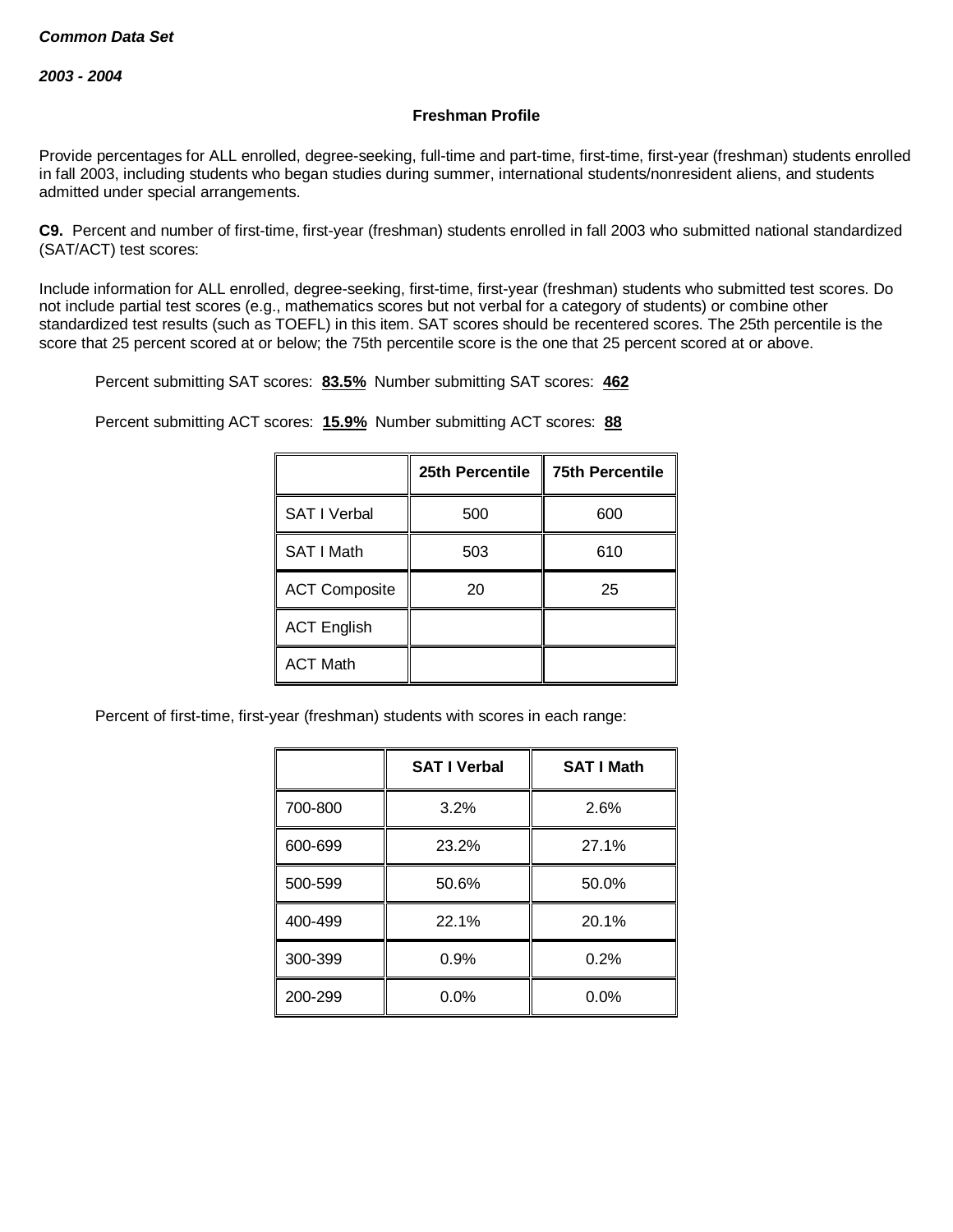#### *2003 - 2004*

|                    | <b>ACT</b><br><b>Composite</b> | <b>ACT English</b> | <b>ACT Math</b> |
|--------------------|--------------------------------|--------------------|-----------------|
| 30-36              | 3.4%                           |                    |                 |
| 24-29              | 39.8%                          |                    |                 |
| 18-23              | 51.1%                          |                    |                 |
| $12 - 17$          | 5.7%                           |                    |                 |
| $6 - 11$           | 0.0%                           |                    |                 |
| Below <sub>6</sub> | 0.0%                           |                    |                 |

**C10.** Percent of all degree-seeking, first-time, first-year (freshman) students who had high school class rank within each of the following ranges (report information for those students from whom you collected high school rank information).

Percent in top tenth of high school graduating class: **11.4%**

Percent in top quarter of high school graduating class: **34.4%**

Percent in top half of high school graduating class: **73.8%**

Percent in bottom half of high school graduating class: **26.2%**

Percent in bottom quarter of high school graduating class: **4.5%**

Percent of total first-time, first-year (freshman) students who submitted high school class rank: **84.1%**

**C11.** Percentage of all enrolled, degree-seeking, first-time, first-year (freshman) students who had high school grade-point averages within each of the following ranges (using 4.0 scale). Report information only for those students from whom you collected high school GPA.

Percent who had GPA of 3.0 and higher: **74.0%**

Percent who had GPA between 2.0 and 2.99: **26.0%**

Percent who had GPA between 1.0 and 1.99: **0.0%**

Percent who had GPA below 1.0: **0.0%**

**C12.** Average high school GPA of all degree-seeking, first-time, first-year (freshman) students who submitted GPA: **3.31**

Percent of total first-time, first-year (freshman) students who submitted high school GPA: **100%**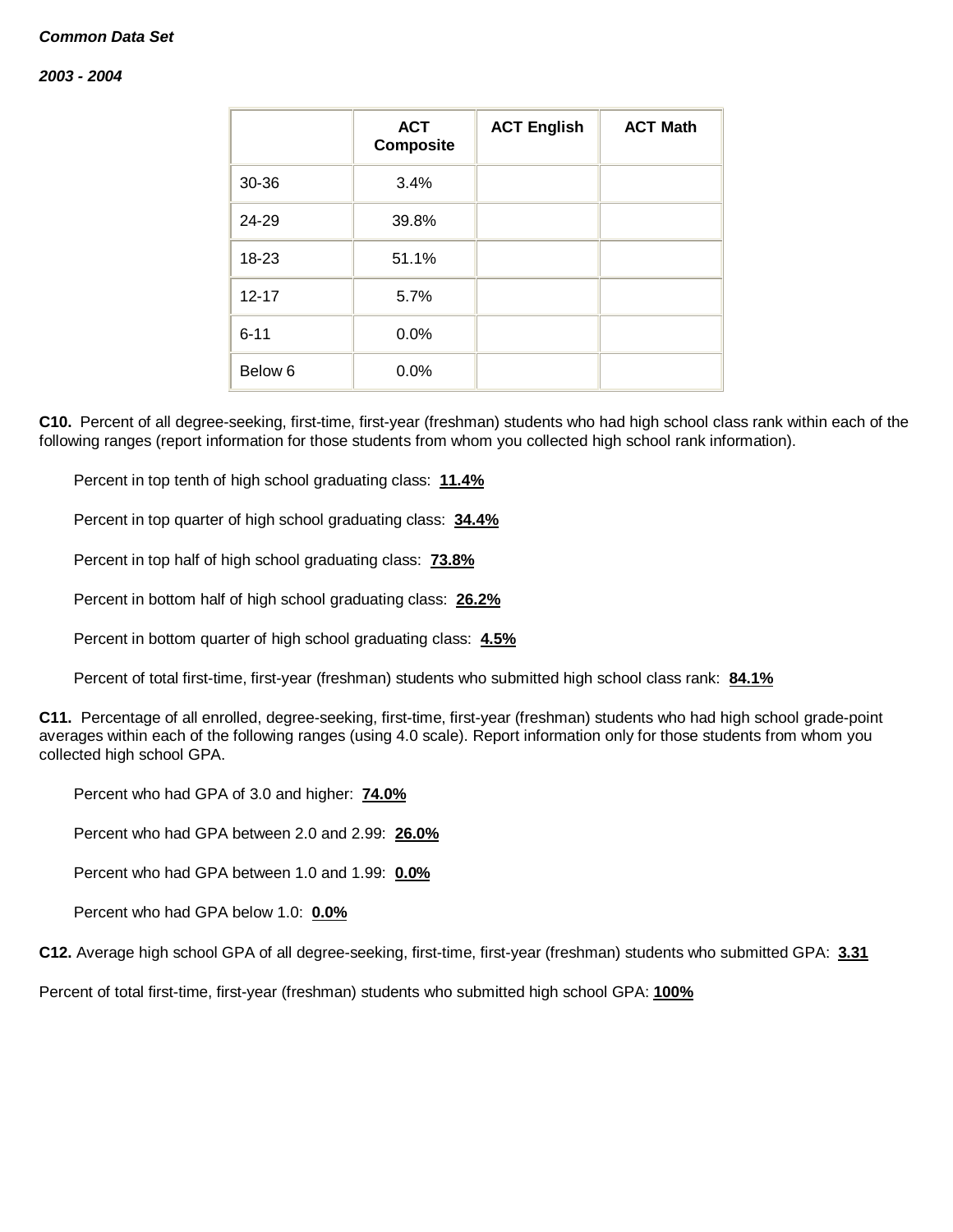*2003 - 2004*

### **Admission Policies**

**C13.** Application fee:

Does your institution have an application fee? **Yes**

Amount of application fee: **\$35**

Can it be waived for applicants with financial need? **Yes**

**C14.** Application closing date:

Does your institution have an application closing date? **No**

**C15.** Are first-time, first-year students accepted for terms other than the fall? **No**

**C16.** Notification to applicants of admission decision sent:

On a rolling basis beginning (date): **September 1**

**C17.** Reply policy for admitted applicants*:*

Must reply by (date): **May 1**

**C18.** Deferred admission: Does your institution allow students to postpone enrollment after admission? **No**

**C19.** Early admission of high school students: Does your institution allow high school students to enroll as full-time, first-time, first-year (freshman) students one year or more before high school graduation? **No**

**C20.** Common application: Will you accept the Common Application distributed by the National Association of Secondary School Principals if submitted? **No**

Is your college a member of the Common Application Group? **No**

## **Early Decision and Early Action Plans**

**C21.** Early decision: Does your institution offer an early decision plan (an admission plan that permits students to apply and be notified of an admission decision well in advance of the regular notification date and that asks students to commit to attending if accepted) for first-time, first-year (freshman) applicants for fall enrollment? **No**

**C22.** Early action: Do you have a nonbinding early action plan whereby students are notified of an admission decision well in advance of the regular notification date but do not have to commit to attending your college? **No**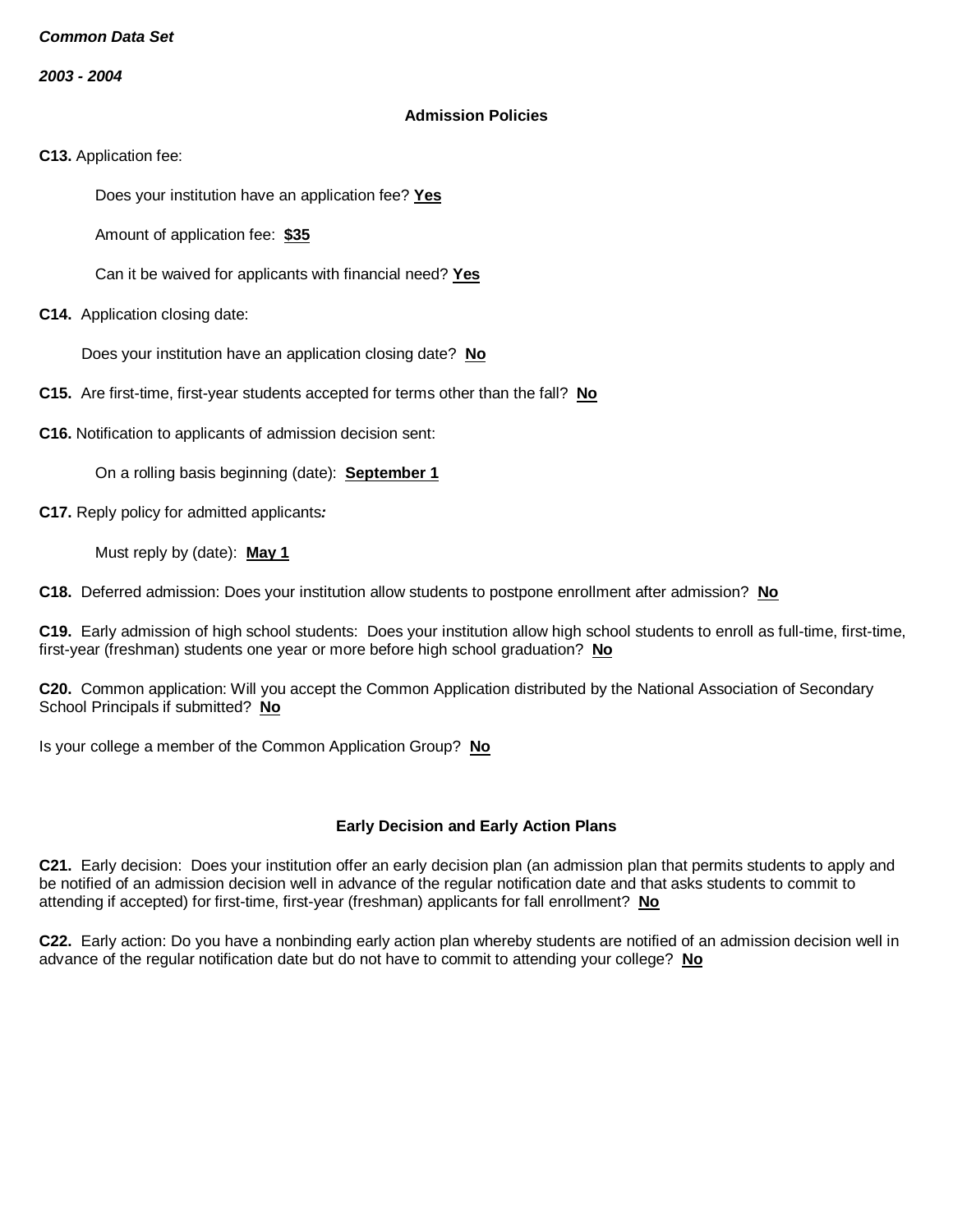*2003 - 2004*

# *D. Transfer Admission*

### **Fall Applicants**

**D1.** Does your institution enroll transfer students? **Yes**

If yes, may transfer students earn advanced standing credit by transferring credits earned from course work completed at other colleges/universities? **Yes**

**D2.** Provide the number of students who applied, were admitted, and enrolled as degree-seeking transfer students in fall 2003.

|       | <b>Applicants</b> | <b>Admitted</b><br><b>Applicants</b> | <b>Enrolled</b><br><b>Applicants</b> |
|-------|-------------------|--------------------------------------|--------------------------------------|
| Men   | 181               | 59                                   | 58                                   |
| Women | 11                | 10                                   | 6                                    |
| Total | 192               | 69                                   | 64                                   |

## **Application for Admission**

**D3.** Indicate terms for which transfers may enroll: **Fall**

**D4.** Must a transfer applicant have a minimum number of credits completed or else must apply as an entering freshman? **Yes**

If yes, what is the minimum number of credits and the unit of measure? **24 semester hours**

**D5.** Indicate all items required of transfer students to apply for admission:

|                                                         | <b>Required of</b><br>All | Recommended<br>of All | Recommended<br>of Some | <b>Required of</b><br><b>Some</b> | Not required |
|---------------------------------------------------------|---------------------------|-----------------------|------------------------|-----------------------------------|--------------|
| High school transcript                                  | X                         |                       |                        |                                   |              |
| College transcript(s)                                   | X                         |                       |                        |                                   |              |
| Essay or personal statement                             |                           |                       |                        |                                   | X            |
| Interview                                               |                           | X                     |                        |                                   |              |
| Standardized test scores                                | X                         |                       |                        |                                   |              |
| Statement of good standing<br>from prior institution(s) | X                         |                       |                        |                                   |              |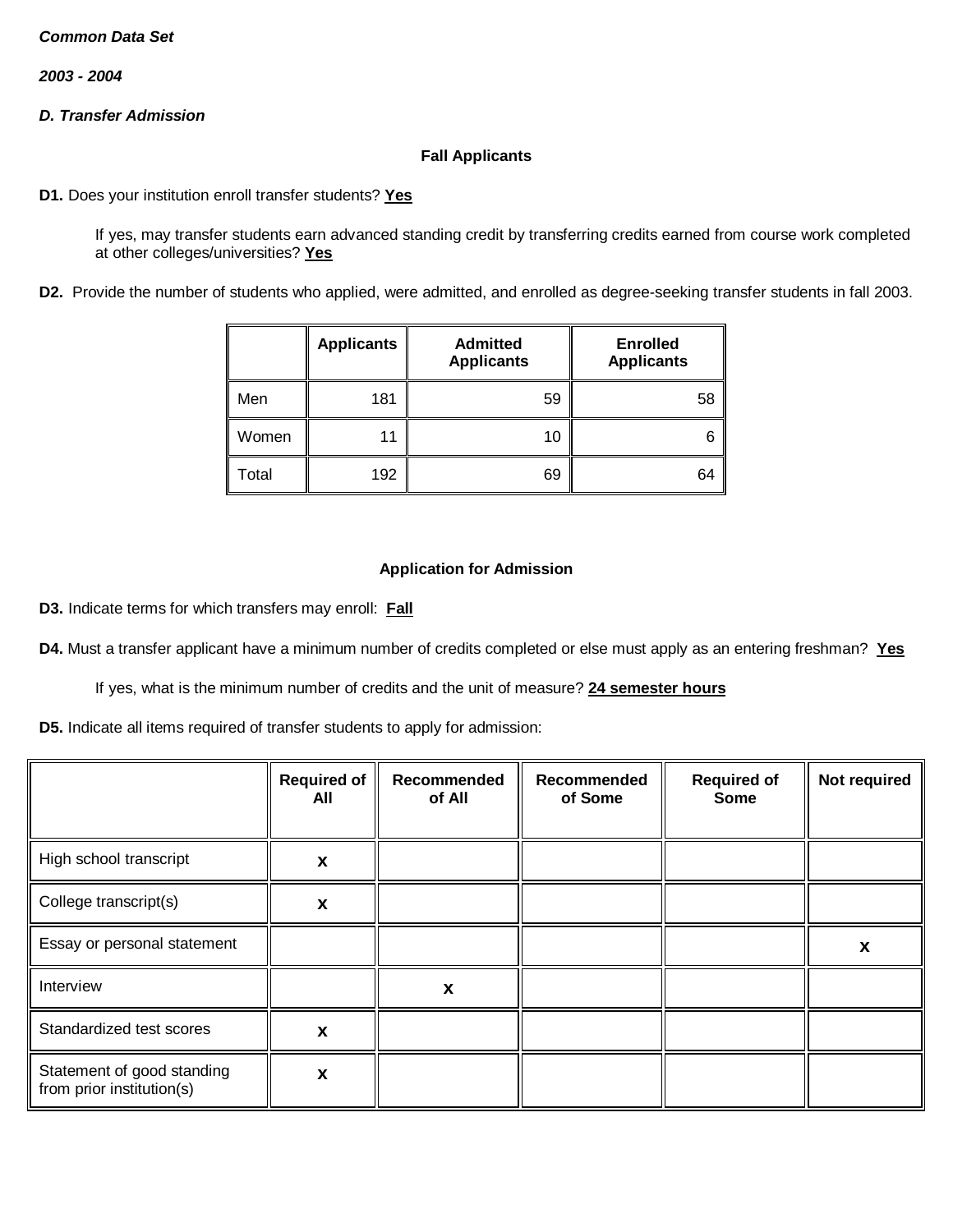## *2003 - 2004*

**D6.** If a minimum high school grade point average is required of transfer applicants, specify: **2.00** (on a 4.00 scale)

**D7**. If a minimum college grade point average is required of transfer applicants, specify: **2.00** (on a 4.00 scale)

**D8**. List any other application requirements specific to transfer applicants: (none)

**D9.** List application priority, closing, notification, and candidate reply dates for transfer students. If applications are reviewed on a continuous or rolling basis, place a check mark in the "Rolling admission" column.

|        | <b>Priority Date</b> | <b>Closing Date</b> | <b>Notification</b><br>Date | <b>Reply Date</b> | <b>Rolling</b><br><b>Admission</b> |
|--------|----------------------|---------------------|-----------------------------|-------------------|------------------------------------|
| Fall   |                      |                     |                             |                   | X                                  |
| Winter |                      |                     |                             |                   | X                                  |
| Spring |                      |                     |                             |                   | X                                  |
| Summer |                      |                     |                             |                   | X                                  |

**D10.** Does an open admission policy, if reported, apply to transfer students? **No**

**D11**. Describe additional requirements for transfer admission, if applicable: (none)

## **Transfer Credit Policies**

**D12.** Report the lowest grade earned for any course that may be transferred for credit: **C**

**D13.** Maximum number of credits or courses that may be transferred from a two-year institution:

Number \_\_\_\_\_\_ Unit type \_\_\_\_\_\_\_\_\_\_

**D14.** Maximum number of credits or courses that may be transferred from a four-year institution:

Number \_\_\_\_\_\_\_\_ Unit type \_\_\_\_\_\_\_\_\_\_\_\_\_\_

- **D15.** Minimum number of credits that transfers must complete at your institution to earn an associate degree: **N/A**
- **D16.** Minimum number of credits that transfers must complete at your institution to earn a bachelor's degree: **(see D17)**
- **D17.** Describe other transfer credit policies:

### **1. A transfer student must have completed a minimum of two semesters as a full-time student (minimum 12 hours each semester) maintaining a GPR of 2.0 (on a 4.0 scale).**

**2. Students are required to earn at The Citadel a minimum of one-half the semester hours prescribed for their major course of study.**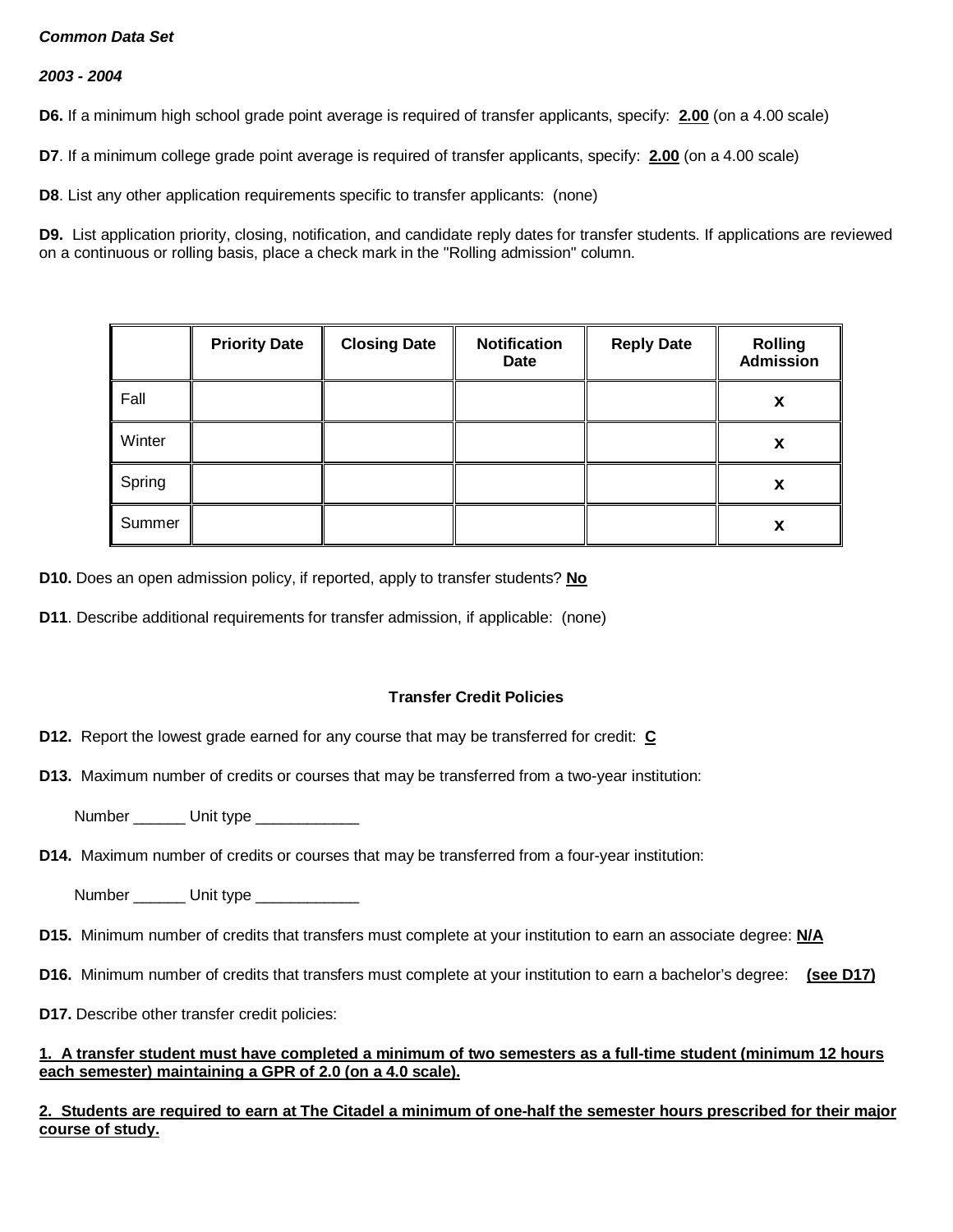*2003 - 2004*

## *E. Academic Offerings and Policies*

**E1.** Special study options: Identify those programs available at your institution. Refer to the glossary for definitions.

| Double major                       |
|------------------------------------|
| English as a Second Language (ESL) |
| Cross-registration                 |
| Honors program                     |
| Independent study                  |
| Internships                        |
| Study abroad                       |
| Teacher certification program      |

**E3.** Areas in which all or most students are required to complete some course work prior to graduation:

| English (including composition)   |
|-----------------------------------|
| Foreign languages                 |
| History                           |
| Other: ROTC                       |
| <b>Mathematics</b>                |
| Sciences (biological or physical) |
| Social science                    |
|                                   |

## **Library Collections**

Report the number of holdings. Refer to the most recent Academic Libraries Survey for corresponding equivalents.

**E4.** Books, serial backfiles, electronic documents, and government documents (titles) that are accessible through the library's catalog: **236,418**

- **E5.** Current serial subscriptions (paper, microform): **504**
- **E6.** Microforms (units) :**1,193,192**
- **E7.** Audiovisual materials (units): **2,656**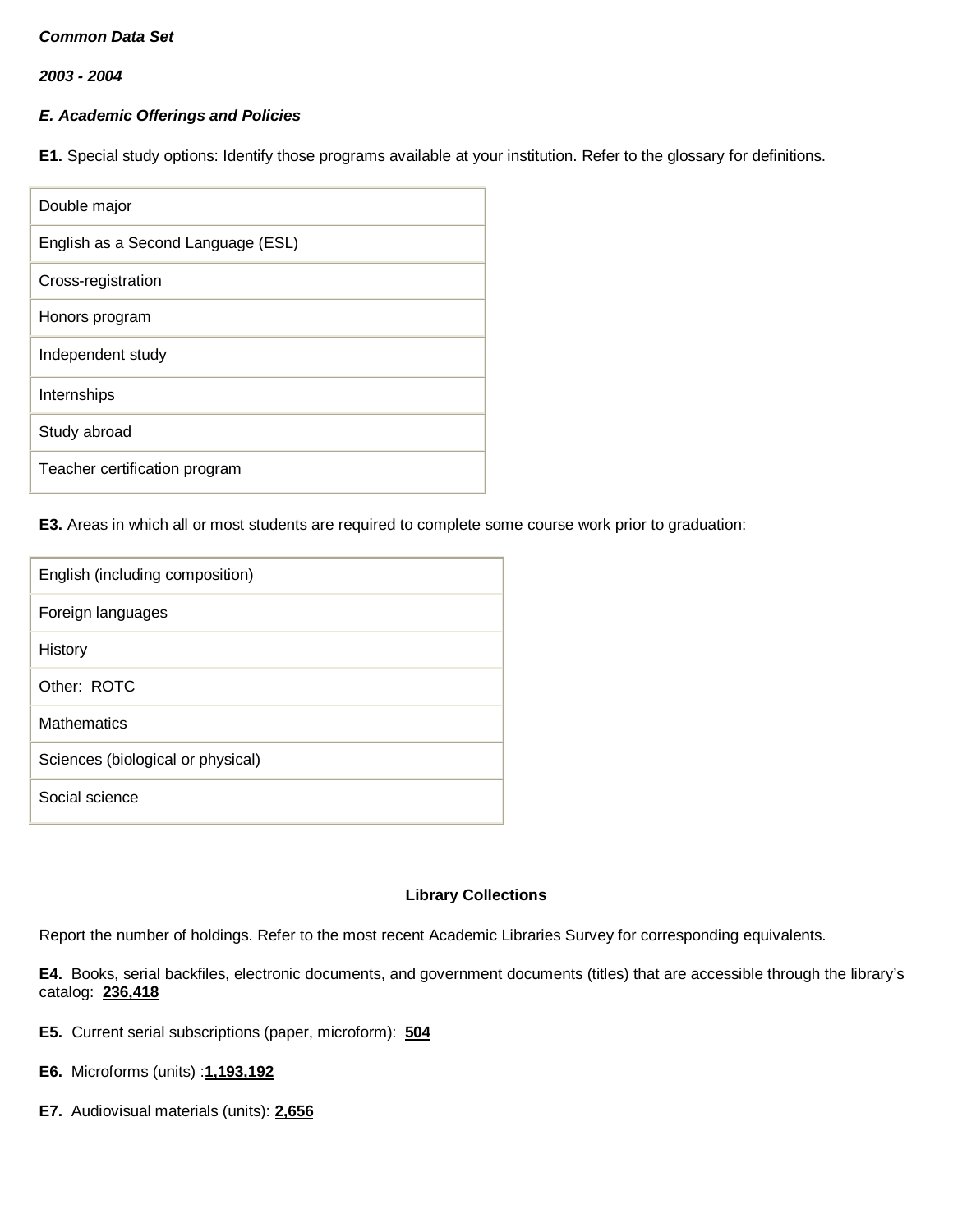*2003 - 2004*

# *F. Student Life*

**F1.** Percentages of first-time, first-year (freshman) students and all degree-seeking undergraduates enrolled in fall 2003 who fit the following categories:

|                                                                                 | First-time, first-year<br>(freshman) students | <b>Undergraduates</b> |
|---------------------------------------------------------------------------------|-----------------------------------------------|-----------------------|
| Percent who are from out of state (exclude international/nonresident<br>aliens) | 45.5%                                         | 48.7%                 |
| Percent of men who join fraternities                                            | N/A                                           | M/A                   |
| Percent of women who join sororities                                            | N/A                                           | N/A                   |
| Percent who live in college-owned, -operated, or -affiliated housing            | <u>100%</u>                                   | <u>100%</u>           |
| Percent who live off campus or commute                                          | N/A                                           | M/A                   |
| Percent of students age 25 and older                                            | 0.5%                                          | 5.5%                  |
| Average age of full-time students                                               | <u>18</u>                                     | 20                    |
| Average age of all students (full- and part-time)                               | 18                                            | 20                    |

**F2.** Activities offered: Identify those programs available at your institution.

| <b>Choral groups</b> | Marching band          | <b>Student government</b> |
|----------------------|------------------------|---------------------------|
| <b>Concert band</b>  | <b>Music ensembles</b> | <b>Student newspaper</b>  |
| Drama/theater        | Pep band               | Yearbook                  |
| Literary magazine    | Jazz band              |                           |

**F3.** ROTC (program offered in cooperation with Reserve Officers Training Corps)

Army ROTC is offered: **On campus.**

Naval ROTC is offered: **On campus.**

Air Force ROTC is offered: **On campus.**

**F4.** Housing: Check all types of college-owned, -operated, or -affiliated housing available for undergraduates at your institution. **Coed dorms**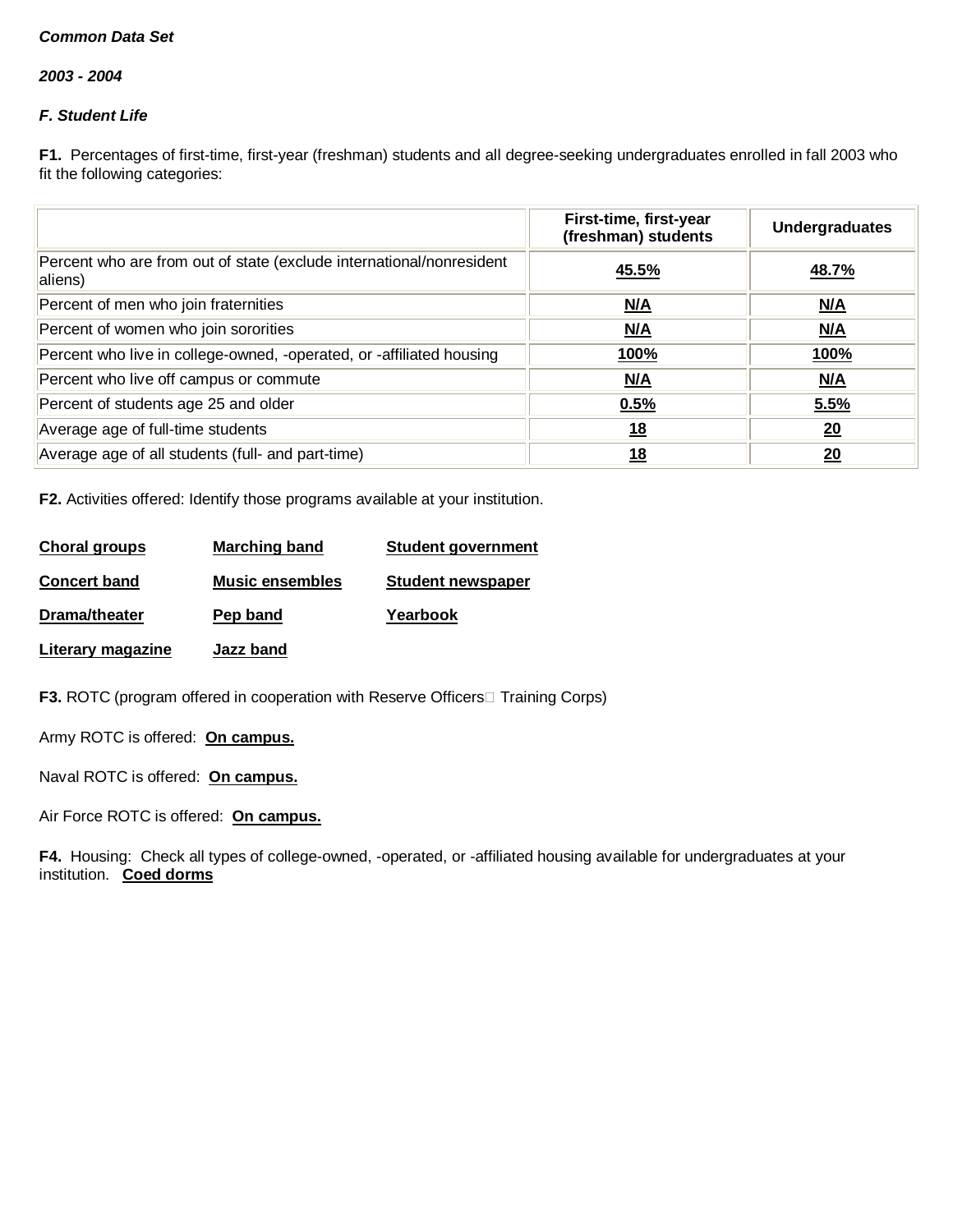#### *2003 - 2004*

### *G. Annual Expenses*

Provide 2004-2005 academic year costs for the following categories that are applicable to your institution.

**G1.** Undergraduate full-time tuition, required fees, room and board:

List the typical tuition, required fees, and room and board for a full-time undergraduate student for the FULL 2004-2005 academic year. A full academic year refers to the period of time generally extending from September to June; usually equated to two semesters or trimesters, three quarters, or the period covered by a four-one-four plan. Room and board is defined as double occupancy and 19 meals per week or the maximum meal plan. Required fees include only charges that all full-time students must pay that are *not* included in tuition (e.g., registration, health, or activity fees.) Do *not* include optional fees (e.g., parking, laboratory use).

|                                         | <b>FIRST-YEAR</b><br><b>UNDERGRADUATES</b> |          |  |  |  |
|-----------------------------------------|--------------------------------------------|----------|--|--|--|
| <b>Required Tuition &amp; Fees:</b>     |                                            |          |  |  |  |
| <b>PUBLIC INSTITUTIONS In-district:</b> | \$5,900                                    | \$5,900  |  |  |  |
| In-state (out-of-district):             | \$5,900                                    | \$5,900  |  |  |  |
| Out-of-state:                           | \$14,518                                   | \$14,518 |  |  |  |
| <b>NONRESIDENT ALIENS:</b>              | \$14,518                                   | \$14,518 |  |  |  |
|                                         |                                            |          |  |  |  |
| ROOM AND BOARD: (on-campus)             | \$4,684                                    | \$4,684  |  |  |  |

#### **NOTE: Students in the Corps of Cadets are required to pay \$928 in fees unique to The Citadel which include laundry and dry cleaning charges and infirmary fees. In addition, freshmen pay a \$5,200 deposit and upperclassmen pay a \$1,630 deposit for uniforms, books, and supplies.**

**G2.** Number of credits per term a student can take for the stated full-time tuition **12 minimum**

**G3.** Do tuition and fees vary by year of study (e.g., sophomore, junior, senior)? **No**

**G5.** Provide the estimated expenses for a typical full-time undergraduate student:

|                     | <b>Residents</b> | <b>Commuters (living at home)</b> | <b>Commuters (not living at home)</b> |
|---------------------|------------------|-----------------------------------|---------------------------------------|
| Books and supplies: |                  |                                   |                                       |
| Room only:          |                  |                                   |                                       |
| Board only:         |                  |                                   |                                       |
| Transportation:     |                  |                                   |                                       |
| Other expenses:     |                  |                                   |                                       |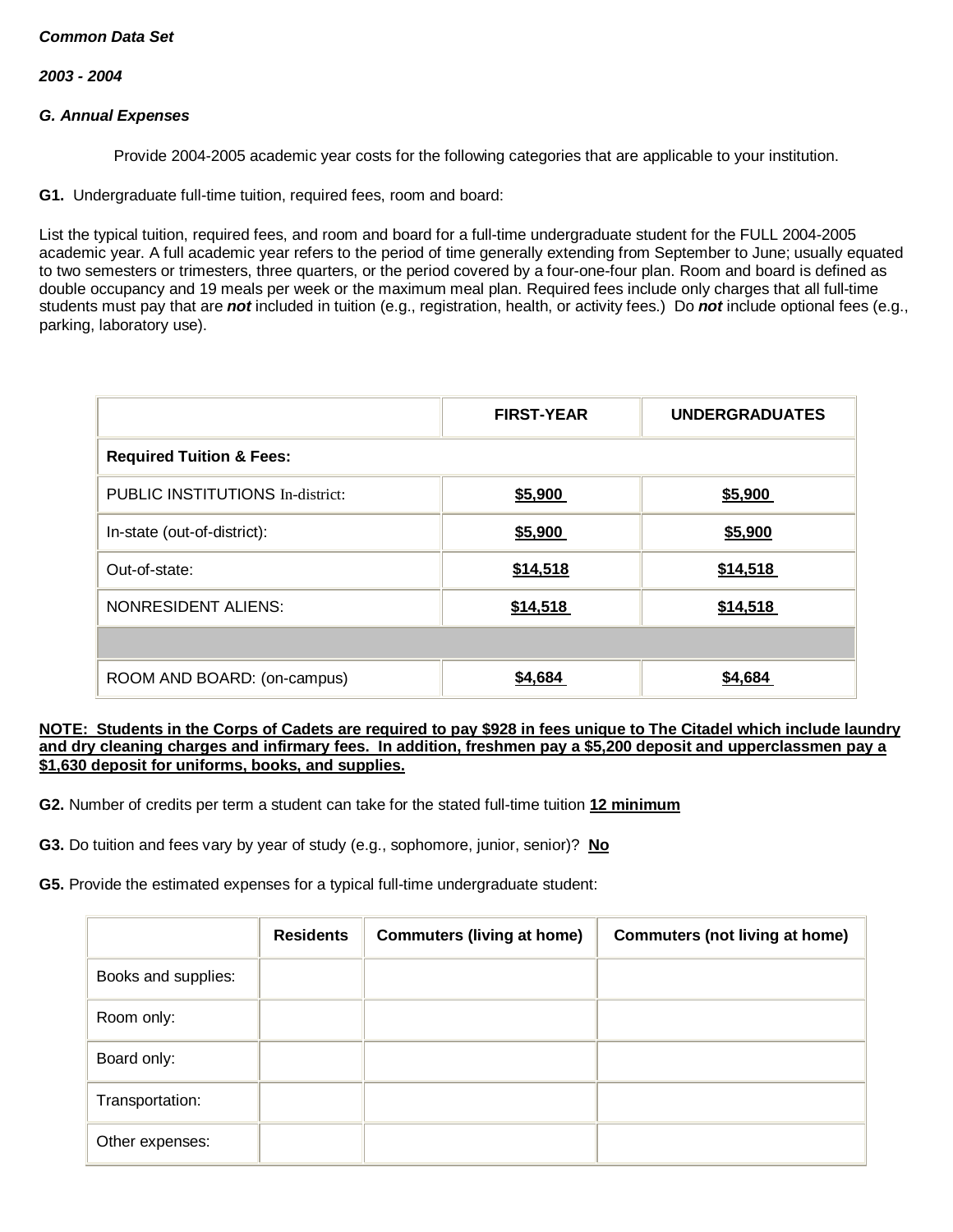# *2003 - 2004*

**G6.** Undergraduate per-credit-hour charges:

| PUBLIC INSTITUTIONS In-district: | \$182 |
|----------------------------------|-------|
| In-state (out-of-district):      | \$182 |
| Out-of-state:                    | \$365 |
| NONRESIDENT ALIENS:              | \$365 |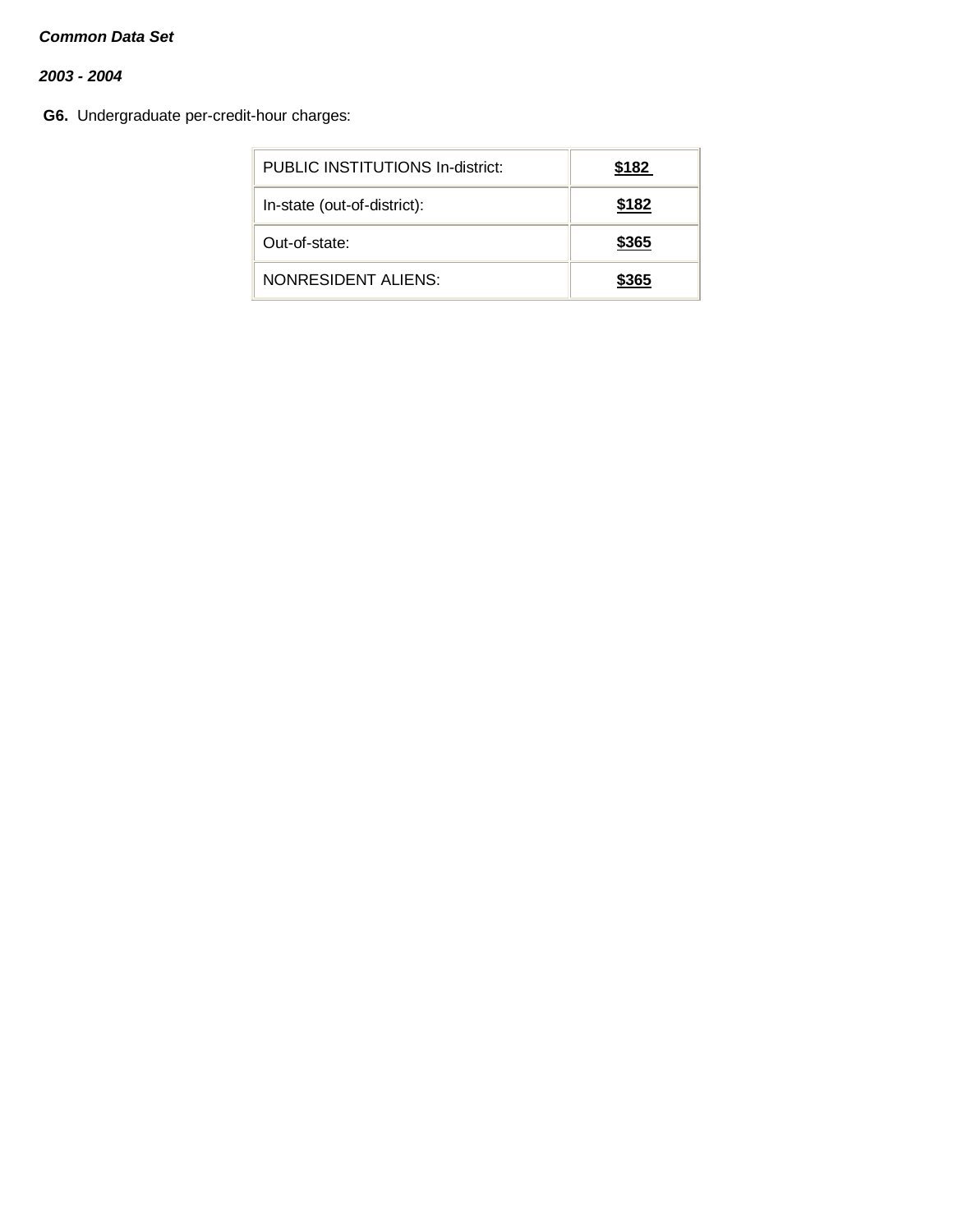*H. Financial Aid*

### **Aid Awarded to Enrolled Undergraduates**

**H1.** Enter total dollar amounts awarded to full-time and less than full-time degree-seeking undergraduates (using the same cohort reported in CDS Question B1, "total degree-seeking" undergraduates) in the following categories. Include aid awarded to international students (i.e., those not qualifying for federal aid). Aid that is non-need-based but that was used to meet need should be reported in the need-based aid columns. (For a suggested order of precedence in assigning categories of aid to cover need, see the entry for "non-need-based gift aid" on the last page of the definitions section.)

Indicate the academic year for which data are reported for items H1, H2, H2A, and H6 below:

#### **2003-2004 estimated**

Which needs-analysis methodology does your institution use in awarding institutional aid?

|                                                                                                                                                                                           | Need-based  | Non-need-based |
|-------------------------------------------------------------------------------------------------------------------------------------------------------------------------------------------|-------------|----------------|
|                                                                                                                                                                                           | \$          | \$             |
| <b>Scholarships/Grants</b>                                                                                                                                                                |             |                |
| Federal                                                                                                                                                                                   | 987,556     |                |
| <b>State</b>                                                                                                                                                                              | 140,374     | 1,505,712      |
| Institutional (endowment, alumni, or other institutional<br>awards) and external funds awarded by the college<br>excluding athletic aid and tuition waivers (which are<br>reported below) | 1,743,977   | 1,921,476      |
| Scholarships/grants from external sources (e.g., Kiwanis,<br>National Merit) not awarded by the college                                                                                   | 0           | 3,177,229      |
| <b>Total Scholarships/Grants</b>                                                                                                                                                          | 2,871,907   | 6,604,417      |
| <b>Self-Help</b>                                                                                                                                                                          |             |                |
| Student loans from all sources (excluding parent loans)                                                                                                                                   | 2,337,307   | 1,647,115      |
| Federal Work-Study                                                                                                                                                                        | 33,928      |                |
| State and other work-study/employment                                                                                                                                                     | $\mathbf 0$ | $\overline{0}$ |
| <b>Total Self-Help</b>                                                                                                                                                                    | 2,371,235   | 1,647,115      |
| <b>Parent Loans</b>                                                                                                                                                                       | 0           | 6,407,769      |
| <b>Tuition Waivers</b>                                                                                                                                                                    | 0           | $\bf{0}$       |
| <b>Athletic Awards</b>                                                                                                                                                                    | 0           | 2,831,221      |

# **Federal methodology (FM)**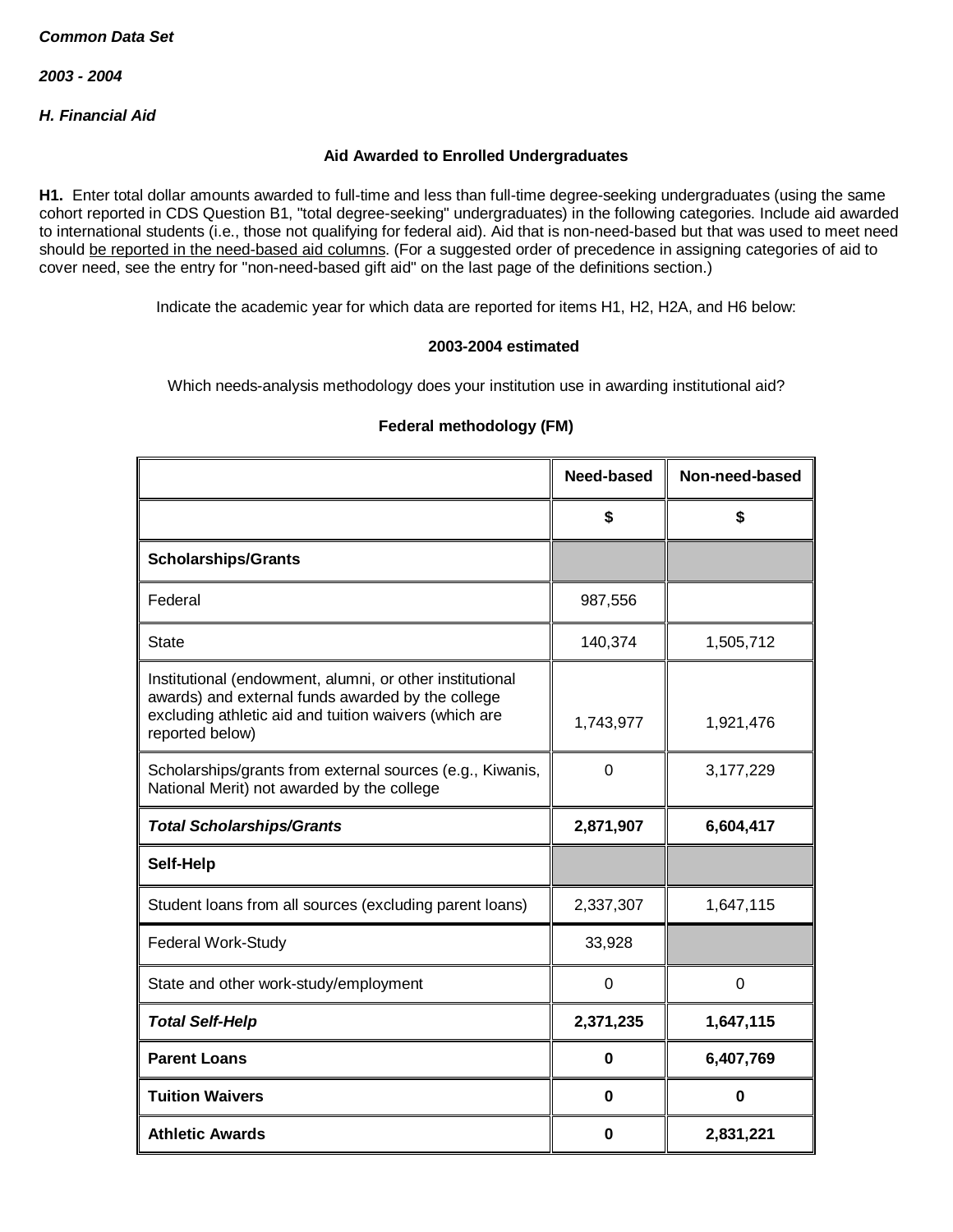*2003 - 2004*

# **H2.** Number of Enrolled Students Awarded Aid:

|                                                                                                                                                                                                                                                                                           | <b>First-time</b><br><b>Full-time</b><br><b>Freshmen</b> | <b>Full-time</b><br><b>Undergrad</b><br>(Incl. Fresh) | <b>Less Than</b><br><b>Full-time</b><br><b>Undergrad</b> |
|-------------------------------------------------------------------------------------------------------------------------------------------------------------------------------------------------------------------------------------------------------------------------------------------|----------------------------------------------------------|-------------------------------------------------------|----------------------------------------------------------|
| a) Number of degree-seeking undergraduate students (CDS Item B1 if<br>reporting on Fall 2003 cohort)                                                                                                                                                                                      | 553                                                      | 2,037                                                 |                                                          |
| b) Number of students in line a who applied for need-based financial aid                                                                                                                                                                                                                  | 452                                                      | 1,440                                                 |                                                          |
| c) Number of students in line b who were determined to have financial need                                                                                                                                                                                                                | 311                                                      | 1,116                                                 |                                                          |
| d) Number of students in line c who were awarded any financial aid                                                                                                                                                                                                                        | 293                                                      | 1,039                                                 |                                                          |
| e) Number of students in line d who were awarded any need-based scholarship<br>or gift aid                                                                                                                                                                                                | 232                                                      | 749                                                   |                                                          |
| f) Number of students in line d who were awarded any need-based self-help<br>aid                                                                                                                                                                                                          | 212                                                      | 715                                                   |                                                          |
| g) Number of students in line d who were awarded any non-need-based<br>scholarship or gift aid                                                                                                                                                                                            | 103                                                      | 202                                                   |                                                          |
| h) Number of students in line d whose need was fully met (exclude PLUS<br>loans, unsubsidized loans, and private alternative loans)                                                                                                                                                       | 74                                                       | 192                                                   |                                                          |
| i) On average, the percentage of need that was met of students who were<br>awarded any need-based aid. Exclude any aid that was awarded in excess of<br>need as well as any resources that were awarded to replace EFC (PLUS loans,<br>unsubsidized loans, and private alternative loans) | 58%                                                      | 78%                                                   |                                                          |
| j) The average financial aid package of those in line d. Exclude any resources<br>that were awarded to replace EFC (PLUS loans, unsubsidized loans, and<br>private alternative loans)                                                                                                     | \$5,798                                                  | \$7,992                                               |                                                          |
| k) Average need-based scholarship or grant award of those in line e                                                                                                                                                                                                                       | \$3,742                                                  | \$4,980                                               |                                                          |
| I) Average need-based self-help award (excluding PLUS loans, unsubsidized<br>loans, and private alternative loans) of those in line f                                                                                                                                                     | \$2,500                                                  | \$5,000                                               |                                                          |
| m) Average need-based loan (excluding PLUS loans, unsubsidized loans, and<br>private alternative loans) of those in line f who were awarded a need-based<br>loan                                                                                                                          | \$2,500                                                  | \$5,000                                               |                                                          |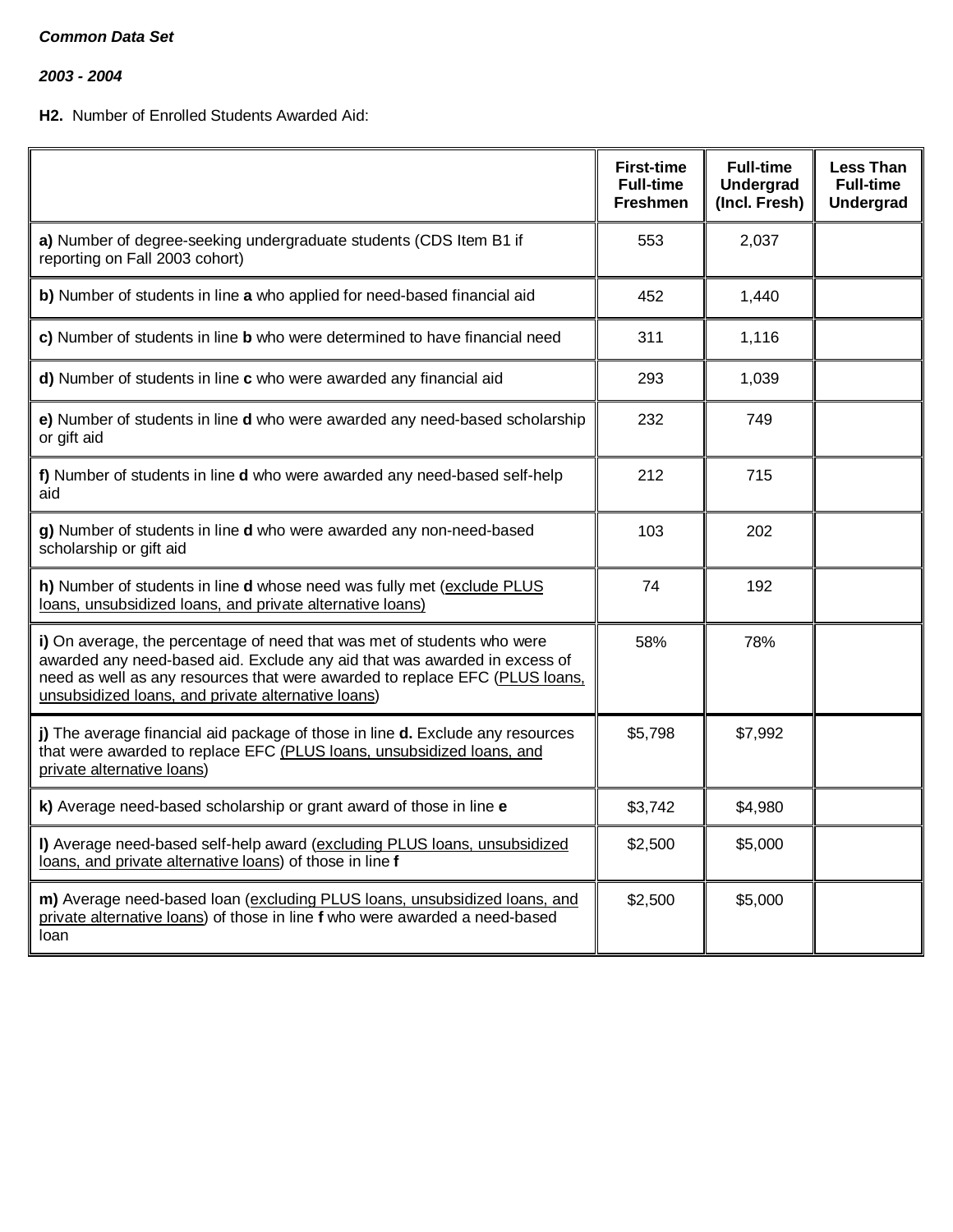*2003 - 2004*

**H2A.** Number of Enrolled Students Receiving Non-need-based Scholarships and Grants:

|                                                                                                                                                                                                    | <b>First-time</b><br><b>Full-time</b><br><b>Freshmen</b> | <b>Full-time</b><br>Undergrad<br>(Incl. Fresh) | <b>Less Than</b><br><b>Full-time</b><br><b>Undergrad</b> |
|----------------------------------------------------------------------------------------------------------------------------------------------------------------------------------------------------|----------------------------------------------------------|------------------------------------------------|----------------------------------------------------------|
| n) Number of students in line a who had no financial need and who were<br>awarded non-need-based scholarship or grant aid (exclude those who were<br>awarded athletic awards and tuition benefits) | 58                                                       | 172                                            |                                                          |
| o) Average dollar amount of institutional non-need-based scholarship and grant<br>aid awarded to students in line <b>n</b>                                                                         | \$7,258                                                  | \$7,438                                        |                                                          |
| p) Number of students in line a who were awarded an institutional non-need-<br>based athletic scholarship or grant                                                                                 | 60                                                       | 283                                            |                                                          |
| q) Average dollar amount of institutional non-need-based athletic scholarships<br>and grants awarded to students in line p                                                                         | \$13,926                                                 | \$10,004                                       |                                                          |

**H4.** Percentage of the 2003 undergraduate class who graduated between July 1, 2002 and June 30, 2003 and borrowed at any time through any loan programs (federal, state, subsidized, unsubsidized, private, etc.; exclude parent loans). Include only students who borrowed while enrolled at your institution. **62 %**

**H5.** Average per-borrower cumulative undergraduate indebtedness of those in line H4. Do not include money borrowed at other institutions: **\$14,396**

# **Aid to Undergraduate Degree-seeking Nonresident Aliens**

**H6.** Indicate your institution's policy regarding institutional scholarship and grant aid for undergraduate degree-seeking nonresident aliens: **Institutional non-need-based scholarship or grant aid is available**

# **Process for First-Year/Freshman Students**

**H7.** Check off all financial aid forms domestic first-year (freshman) financial aid applicants must submit: **FAFSA**

**H8.** Check off all financial aid forms nonresident alien first-year financial aid applicants must submit:

**H9.** Indicate filing dates for first-year (freshman) students:

Priority date for filing required financial aid forms: **February 28**

Deadline for filing required financial aid forms: **applications processed on a rolling basis**

**H10.** Indicate notification dates for first-year (freshman) students (answer a or b):

Students notified on or about (date): **March 15**

**H11.** Indicate reply dates: **Students must reply within 2 weeks of notification.**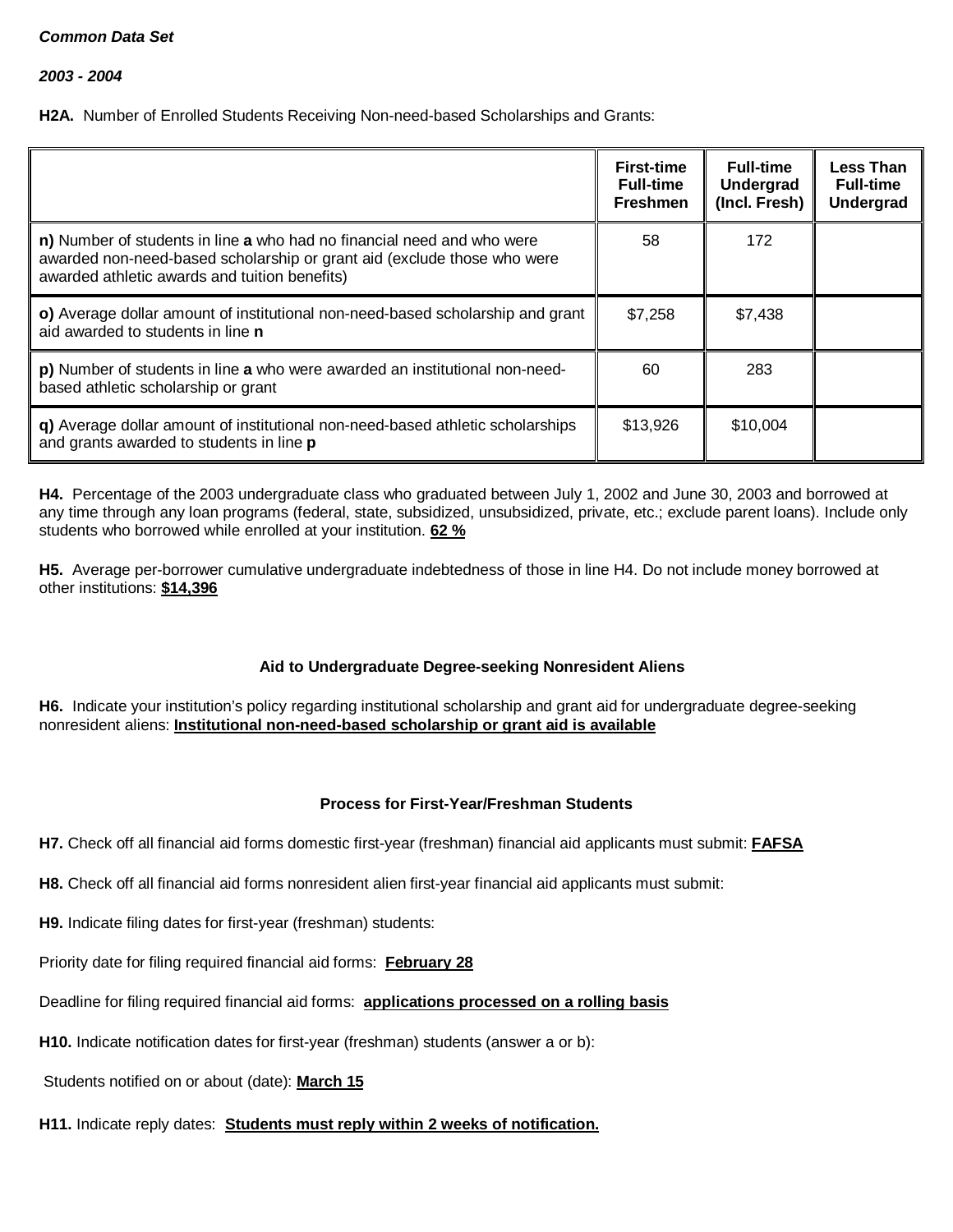*2003 - 2004*

## **Types of Aid Available**

Please check off all types of aid available to undergraduates at your institution:

**H12. Loans** 

# **FEDERAL DIRECT STUDENT LOAN PROGRAM (DIRECT LOAN):**

## **Direct Subsidized Stafford Loans**

**Direct Unsubsidized Stafford Loans**

**Direct PLUS Loans**

**Federal Perkins Loans**

**H13.** Scholarships and Grants

### **Need-based:**

**Federal Pell**

**SEOG**

**State scholarships/grants**

### **Private scholarships**

## **College/university scholarship or grant aid from institutional funds**

**H14.** Check off criteria used in awarding institutional aid. Check all that apply.

| Non-need      | Need-based |                    | Non-need          | Need-based               |                          |
|---------------|------------|--------------------|-------------------|--------------------------|--------------------------|
| v<br><u>Λ</u> | <u>х</u>   | Academics          | $\checkmark$<br>Λ |                          | Leadership               |
|               |            | Alumni affiliation |                   |                          | Minority status          |
|               |            | Art                |                   |                          | Music/drama              |
| <u>አ</u>      |            | Athletics          |                   |                          | Religious affiliation    |
|               |            | Job skills         | v<br>▵            | $\underline{\mathbf{X}}$ | State/district residency |
| Λ             |            | <b>ROTC</b>        |                   |                          |                          |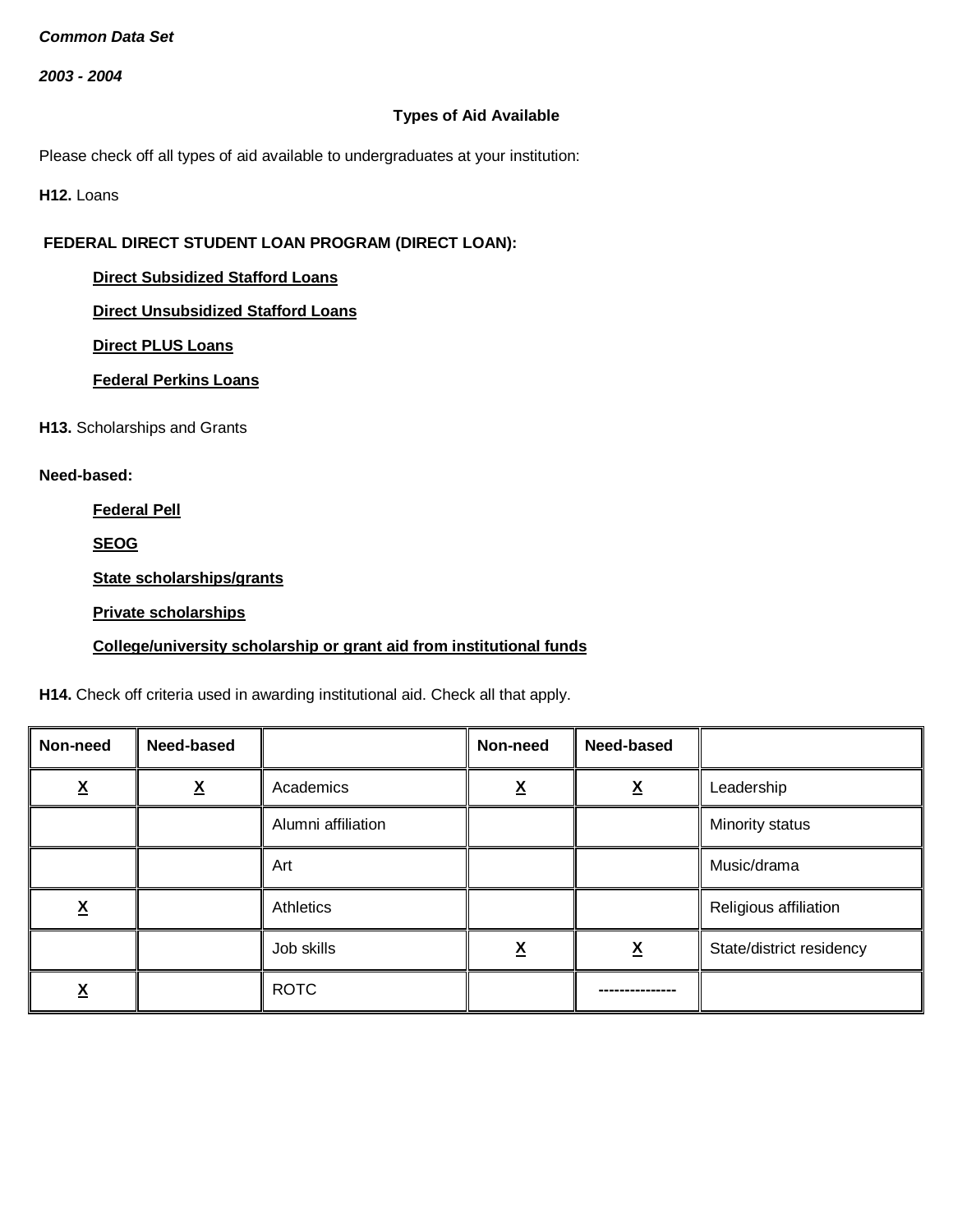*2003 - 2004*

# *I. Instructional Faculty and Class Size*

**1.** Please report number of instructional faculty members in each category for Fall 2003.

|                                                                                                                     | <b>Full-time</b>         | <b>Part-time</b>        | <b>Total</b>            |
|---------------------------------------------------------------------------------------------------------------------|--------------------------|-------------------------|-------------------------|
| a.) Total number of instructional faculty                                                                           | 149                      | 72                      | 221                     |
| b.) Total number who are members of<br>minority groups                                                              | <u> 13</u>               | $\overline{5}$          | <u>18</u>               |
| c.) Total number who are women                                                                                      | <u>39</u>                | 24                      | <u>63</u>               |
| d.) Total number who are men                                                                                        | <u>110</u>               | <u>48</u>               | <u>158</u>              |
| e.) Total number who are nonresident<br>aliens (international)                                                      | $\underline{\mathbf{0}}$ | $\overline{\mathbf{0}}$ | $\overline{\mathbf{0}}$ |
| f.) Total number with doctorate, first<br>professional, or other terminal degree                                    | 141                      | 35                      | 176                     |
| g.) Total number whose highest degree is<br>a master's but not a terminal master's                                  | 8                        | 33                      | <u>41</u>               |
| h.) Total number whose highest degree is<br>a bachelor's                                                            | $\overline{\mathbf{0}}$  | $\overline{4}$          | $\overline{4}$          |
| i.) Total number whose highest degree is<br>unknown or other (Note: Items f, g, h, and<br>i must sum up to item a.) | $\overline{\mathbf{0}}$  | $\overline{\mathbf{0}}$ | $\overline{\mathbf{0}}$ |
|                                                                                                                     |                          |                         |                         |

## **2.** Student to Faculty Ratio

Report the Fall 2003 ratio of full-time equivalent students (full-time plus 1/3 part time) to full-time equivalent instructional faculty (full time plus 1/3 part time). In the ratio calculations, exclude both faculty and students in stand-alone graduate or professional programs such as medicine, law, veterinary, dentistry, social work, business, or public health in which faculty teach virtually only graduate level students. Do not count undergraduate or graduate student teaching assistants as faculty.

Fall 2003 Student to Faculty ratio: **15** to 1.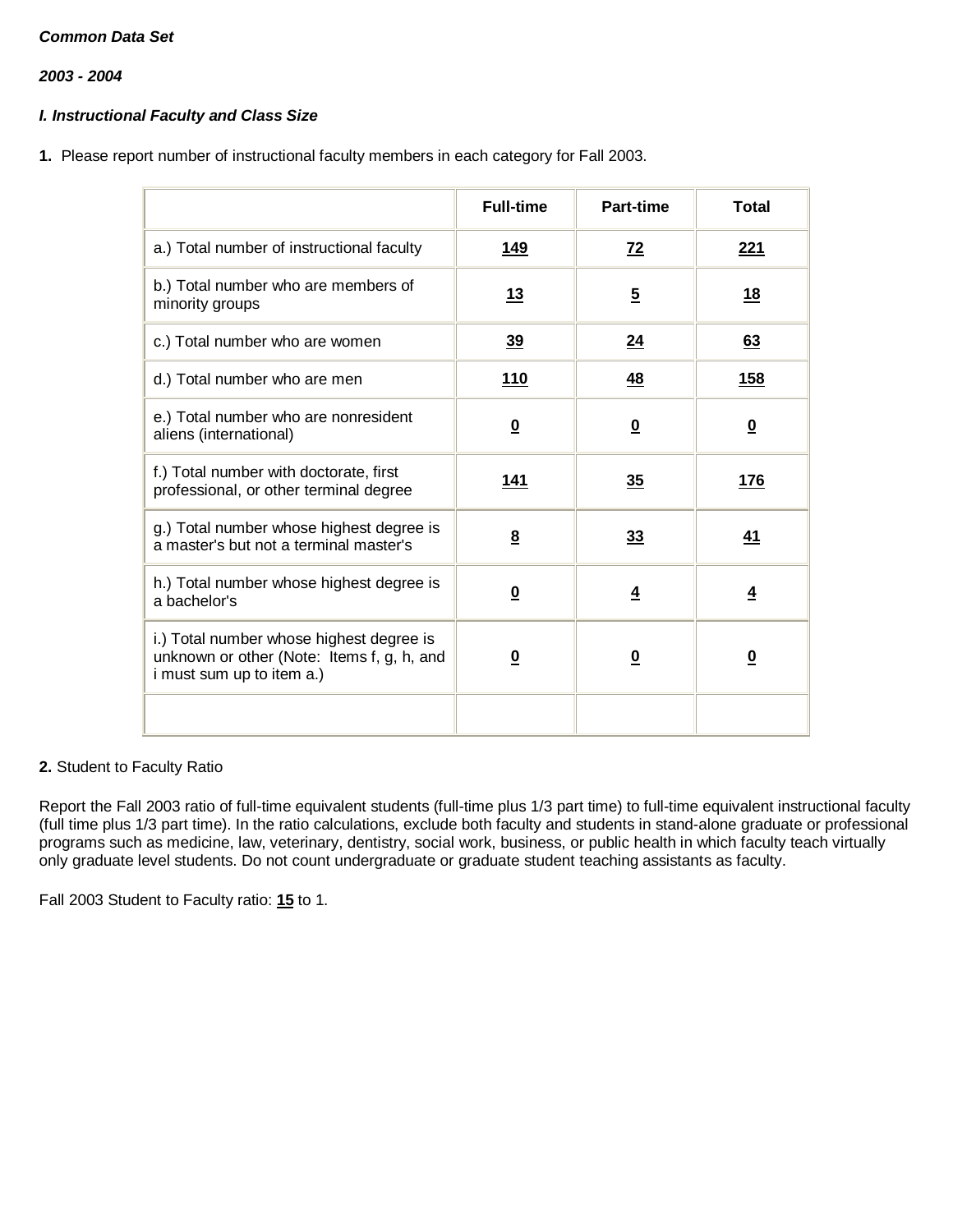### *2003 - 2004*

### **3.** Undergraduate Class Size

In the table below, please use the following definitions to report information about the size of classes and class sections offered in the Fall 2003 term.

*Class Sections:* A class section is an organized course offered for credit, identified by discipline and number, meeting at a stated time or times in a classroom or similar setting, and not a subsection such as a laboratory or discussion session. Undergraduate class sections are defined as any sections in which at least one degree-seeking undergraduate student is enrolled for credit. Exclude distance learning classes and noncredit classes and individual instruction such as dissertation or thesis research, music instruction, or one-to-one readings. Exclude students in independent study, co-operative programs, internships, foreign language taped tutor sessions, practicums, and all students in one-on-one classes. Each class section should be counted only once and should not be duplicated because of course catalog cross-listings.

*Class Subsections:* A class subsection includes any subsection of a course, such as laboratory, recitation, and discussion subsections that are supplementary in nature and are scheduled to meet separately from the lecture portion of the course. Undergraduate subsections are defined as any subsections of courses in which degree-seeking undergraduate students enrolled for credit. As above, exclude noncredit classes and individual instruction such as dissertation or thesis research, music instruction, or one-to-one readings. Each class subsection should be counted only once and should not be duplicated because of cross-listings.

Using the above definitions, please report for each of the following class-size intervals the number of *class sections* and *class subsections* offered in Fall 2002. For example, a lecture class with 800 students who met at another time in 40 separate labs with 20 students should be counted once in the "100+" column in the class section column and 40 times under the "20-29" column of the class subsections table.

### **Number of Class Sections with Undergraduates Enrolled**

|                                      | $2 - 9$ | $10 - 19$        | 20-29      | 30-39 | 40-49                   | 50-99    | $100+$                   | Total |
|--------------------------------------|---------|------------------|------------|-------|-------------------------|----------|--------------------------|-------|
| <b>CLASS</b><br><b>SECTIONS</b>      | 86      | <u>137</u>       | <u>188</u> | 92    | 42                      | 11       | $\underline{\mathbf{0}}$ | 556   |
|                                      | $2 - 9$ | $10 - 19$        | 20-29      | 30-39 | 40-49                   | 50-99    | $100+$                   | Total |
| <b>CLASS SUB-</b><br><b>SECTIONS</b> | 21      | $\underline{54}$ | <u>49</u>  | سد    | $\overline{\mathbf{0}}$ | <u>0</u> | $\underline{\mathbf{0}}$ | 125   |

### **Undergraduate Class Size (provide numbers)**